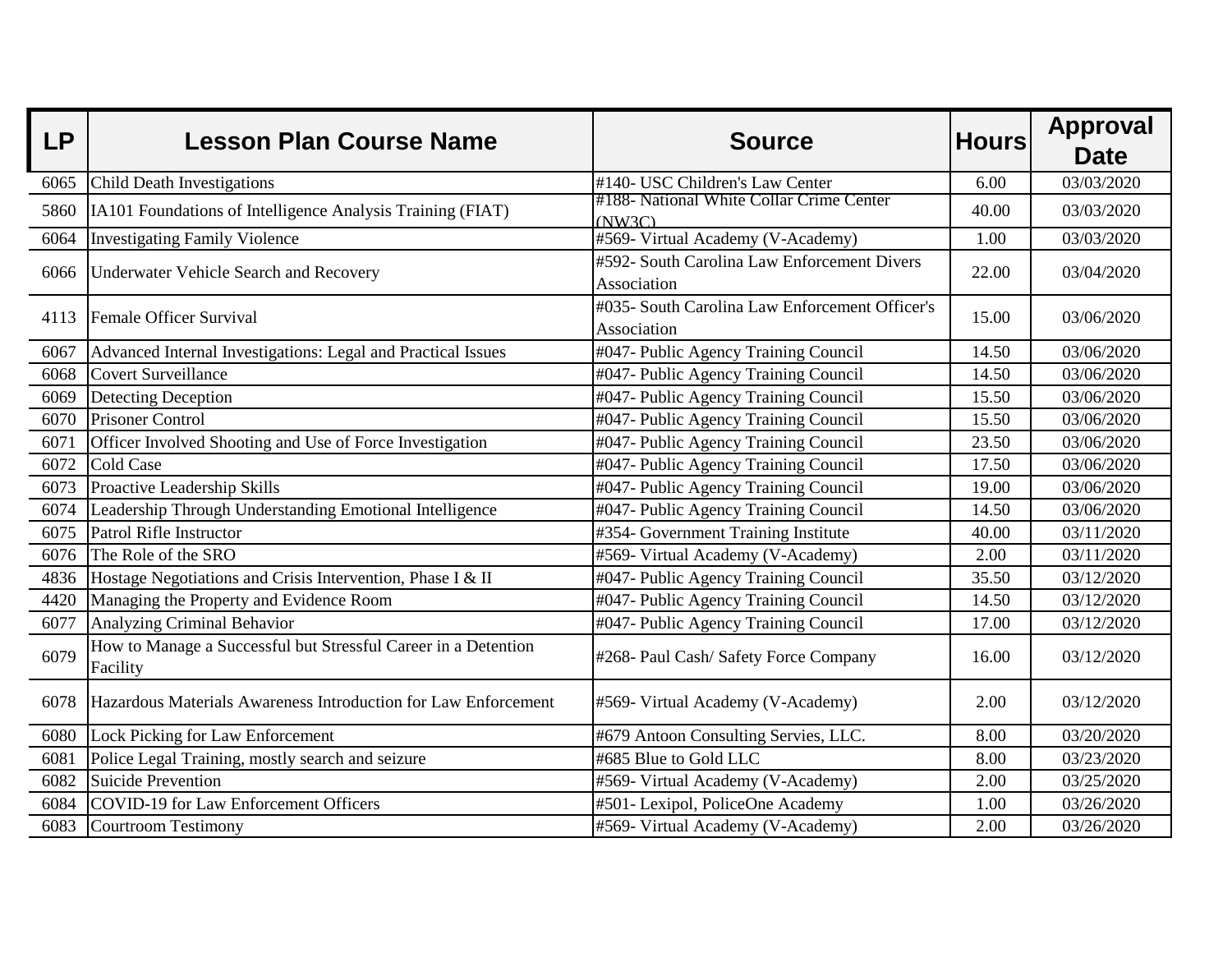| 6085 | An Overview of Freedom of Speech for Law Enforcement Officers                            | #629- Relias, LLC | 1.00 | 04/02/2020 |
|------|------------------------------------------------------------------------------------------|-------------------|------|------------|
| 6086 | An Overview of Mental Illness for Public Safety Professionals                            | #629- Relias, LLC | 1.75 | 04/02/2020 |
| 6087 | Civil Liability and the Employee Disciplinary Process in Corrections                     | #629- Relias, LLC | 2.75 | 04/02/2020 |
| 6088 | Conducting Population Counts                                                             | #629- Relias, LLC | 1.00 | 04/02/2020 |
| 6089 | Confidentiality of Health Information in Correctional Facilities                         | #629- Relias, LLC | 1.00 | 04/02/2020 |
| 6090 | <b>Escorting and Transporting Inmates</b>                                                | #629- Relias, LLC | 2.50 | 04/02/2020 |
| 6091 | <b>Handling Food Safely</b>                                                              | #629- Relias, LLC | 1.00 | 04/02/2020 |
| 6092 | Identifying Risk and Response to Suicidal Offenders: Refresher Course                    | #629- Relias, LLC | 2.00 | 04/02/2020 |
| 6093 | Increasing Compliance with Restitution                                                   | #629- Relias, LLC | 2.50 | 04/02/2020 |
| 6094 | Key and Tool Control in Correctional Facilities                                          | #629- Relias, LLC | 1.50 | 04/02/2020 |
| 6095 | Law Enforcement Response to Persons with Mental Illness                                  | #629- Relias, LLC | 1.25 | 04/02/2020 |
| 6096 | Management Fundamentals for the Emerging Leader                                          | #629- Relias, LLC | 1.25 | 04/02/2020 |
| 6097 | Management Fundamentals: Setting the Stage for Success                                   | #629- Relias, LLC | 1.00 | 04/02/2020 |
| 6098 | Management Fundamentals: Winning at Work                                                 | #629- Relias, LLC | 1.25 | 04/02/2020 |
| 6099 | Managing a Sex Offender's Computer Use                                                   | #629- Relias, LLC | 2.00 | 04/02/2020 |
| 6100 | <b>Managing Resistance</b>                                                               | #629- Relias, LLC | 2.00 | 04/02/2020 |
| 6101 | Offender Rights Part 1: Medical and Mental Health Care                                   | #629- Relias, LLC | 1.50 | 04/02/2020 |
| 6102 | Offender Rights Part 2: Conditions of Confinement                                        | #629- Relias, LLC | 1.50 | 04/02/2020 |
| 6103 | Offender Rights Part 3: Use of Force and Due Process                                     | #629- Relias, LLC | 2.00 | 04/02/2020 |
| 6104 | Offender Rights Part 4: Religion, Communication, and Searches                            | #629- Relias, LLC | 2.25 | 04/02/2020 |
| 6105 | Offender Rights Part 5: Access to the Legal System                                       | #629- Relias, LLC | 2.00 | 04/02/2020 |
| 6106 | Opioids: Diminishing Returns for Pain Management and Increasing<br><b>Addiction Risk</b> | #629- Relias, LLC | 0.50 | 04/02/2020 |
| 6107 | Overview of Suicide Prevention Programs                                                  | #629- Relias, LLC | 1.50 | 04/02/2020 |
| 6108 | PREA: An Introduction and Overview                                                       | #629- Relias, LLC | 1.25 | 04/02/2020 |
| 6109 | PREA: An Overview for Juvenile Facilities                                                | #629- Relias, LLC | 1.00 | 04/02/2020 |
| 6110 | PREA: Dynamics of Sexual Abuse in Correctional Systems                                   | #629- Relias, LLC | 2.00 | 04/02/2020 |
| 6111 | PREA: Dynamics of Sexual Abuse in Juvenile Facilities                                    | #629- Relias, LLC | 2.00 | 04/02/2020 |
| 6112 | PREA: Reporting Obligations and Retaliation Protections                                  | #629- Relias, LLC | 1.00 | 04/02/2020 |
| 6113 | PREA: Reporting Obligations in Juvenile Facilities                                       | #629- Relias, LLC | 1.00 | 04/02/2020 |
|      | 6114 Report Writing for Law Enforcement Officers                                         | #629- Relias, LLC | 1.25 | 04/02/2020 |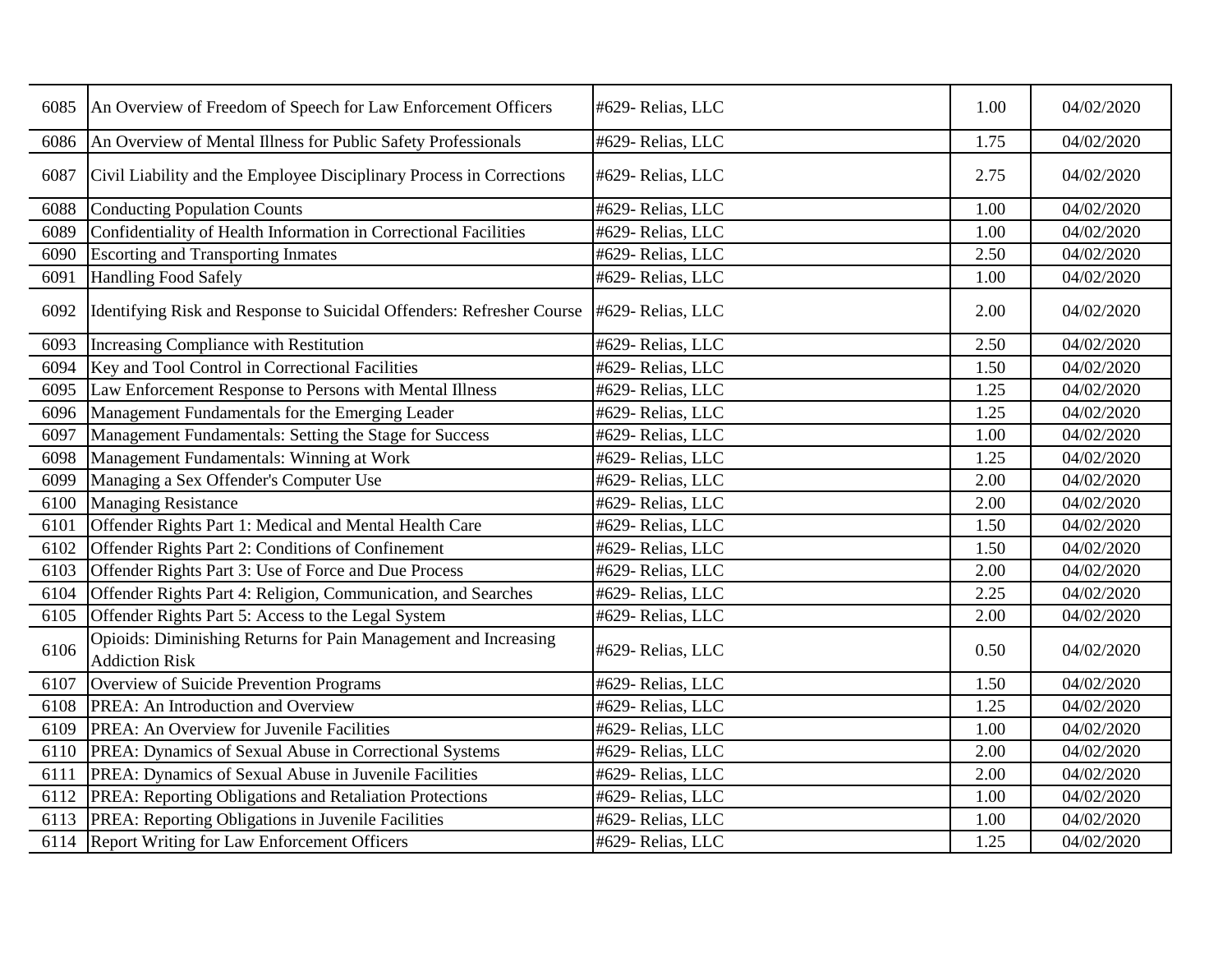| 6115 | <b>Report Writing in Corrections</b>                                                            | #629- Relias, LLC                                                                        | 2.00  | 04/02/2020 |
|------|-------------------------------------------------------------------------------------------------|------------------------------------------------------------------------------------------|-------|------------|
| 6116 | <b>Street Officer Medical Tactics</b>                                                           | #629- Relias, LLC                                                                        | 2.00  | 04/02/2020 |
| 6117 | Suicide in Corrections Part 1: Overview of the Problem                                          | #629- Relias, LLC                                                                        | 1.25  | 04/02/2020 |
| 6118 | Suicide in Corrections Part 2: Identifying Suicide Risk                                         | #629- Relias, LLC                                                                        | 1.25  | 04/02/2020 |
| 6119 | Suicide in Corrections Part 3: Effective Management & Response for<br><b>Preventing Suicide</b> | #629- Relias, LLC                                                                        | 2.00  | 04/02/2020 |
| 6120 | Suicide in Corrections Part 4: Responding to Suicides                                           | #629- Relias, LLC                                                                        | 2.00  | 04/02/2020 |
| 6121 | Supervising People with Mental Illness in Correctional Facilities                               | #629- Relias, LLC                                                                        | 2.00  | 04/02/2020 |
| 6122 | <b>Wellness Behind The Badge</b>                                                                | #629- Relias, LLC                                                                        | 1.00  | 04/02/2020 |
| 6123 | Leadership in Law Enforcement: The Narrow Road                                                  | #587- Dolan Consulting Group, LLC                                                        | 6.75  | 04/14/2020 |
| 5788 | <b>PSD Level I- Recreational to Public Safety Diving</b>                                        | #225- South Carolina Public Safety Divers<br>International, LLC.                         | 30.00 | 04/29/2020 |
| 6125 | Domestic Violence, Sexual Assault, Stalking and Harassment Training<br>Part I                   | #148- Office of the South Carolina Attorney<br>General                                   | 2.00  | 05/01/2020 |
| 6126 | Domestic Violence, Sexual Assault, Stalking and Harassment Training<br>Part II                  | #148- Office of the South Carolina Attorney<br>General                                   | 2.00  | 05/01/2020 |
| 5786 | PSD Level II- The Essentials of Public Safety Diving                                            | #225- South Carolina Public Safety Divers<br>International, LLC.                         | 41.00 | 05/01/2020 |
| 6124 | K-12 Active Shooter: The Mindset to Win                                                         | #569- Virtual Academy (V-Academy)                                                        | 1.00  | 05/01/2020 |
| 5756 | New Detective Training                                                                          | #587- Dolan Consulting Group, LLC.                                                       | 14.00 | 05/01/2020 |
| 6127 | Domestic Violence, Sexual Assault, Stalking and Harassment Training<br>Part III                 | #148- Office of the South Carolina Attorney<br>General                                   | 2.00  | 05/13/2020 |
| 6129 | Violence Against Women Act Training                                                             | #148- Office of the South Carolina Attorney<br>General                                   | 4.00  | 05/13/2020 |
| 6128 | Building K-12 Options-Based Response Program                                                    | #569- Virtual Academy (V-Academy)                                                        | 2.00  | 05/13/2020 |
| 5256 | Supervisor Liability for Public Safety                                                          | #587- Dolan Consulting Group, LLC.                                                       | 6.75  | 05/13/2020 |
| 6132 | Adult Drug Court Planning Initiative                                                            | #403-8th Circuit Solicitor's Office                                                      | 27.00 | 05/28/2020 |
| 6131 | Making Discipline Stick © in Law Enforcement                                                    | #587- Dolan Consulting Group, LLC.                                                       | 7.00  | 05/28/2020 |
| 5736 | Traffic Incident Management (TIM)                                                               | #632- Parsons Corporation                                                                | 3.50  | 05/28/2020 |
| 6130 | Carolinas Fall Fraud Conference                                                                 | #679- International Association of Financial<br>Crimes Investigators (Carolinas Chapter) | 12.00 | 05/28/2020 |
| 3355 | Assisting Individuals in Crisis                                                                 | #203- South Carolina Law Enforcement<br><b>Assistance Program</b>                        | 13.00 | 06/05/2020 |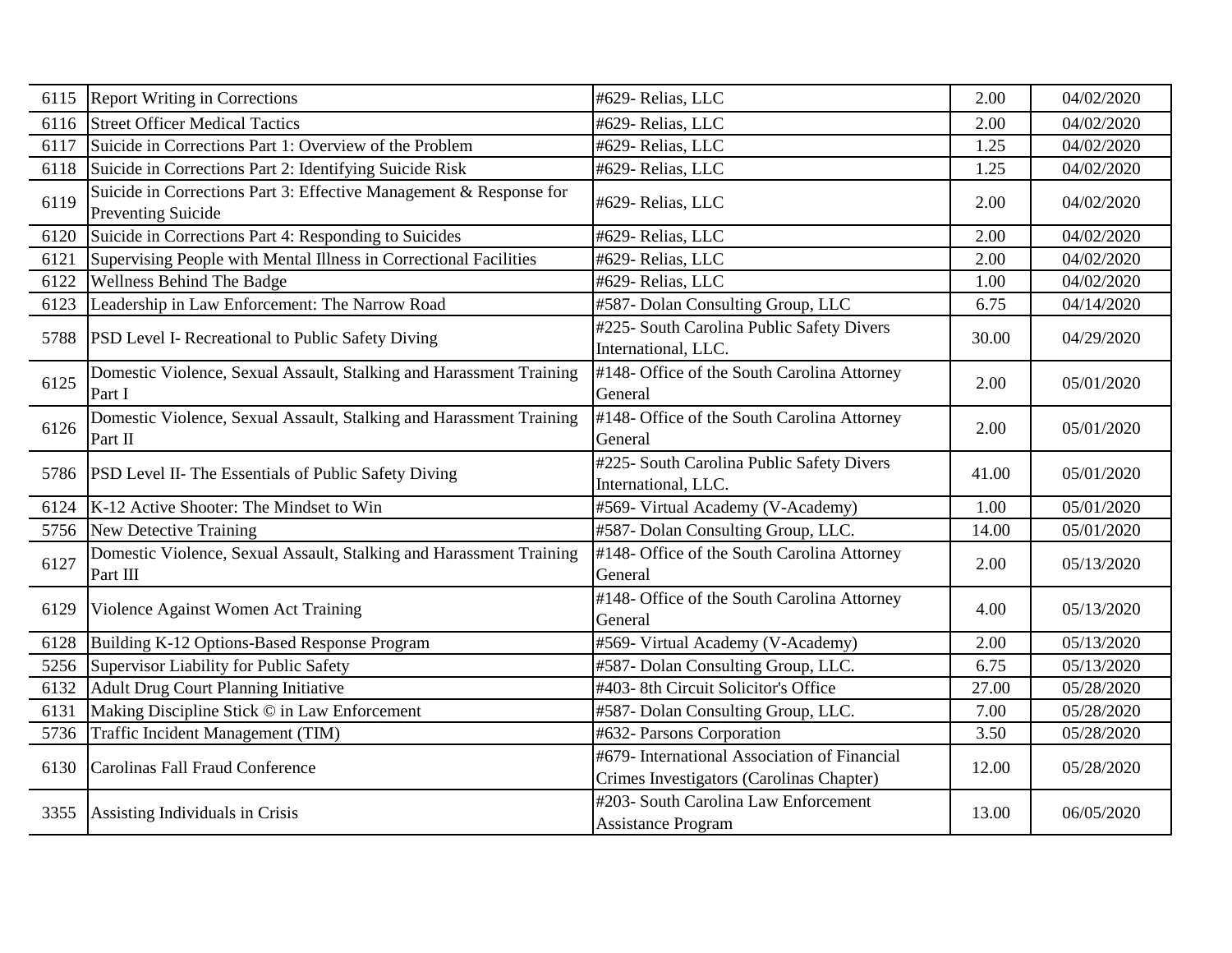| 6134 | Five Day Homicide Investigations                                  | #451- Legal and Liability Risk Management      | 36.00  | 06/15/2020 |
|------|-------------------------------------------------------------------|------------------------------------------------|--------|------------|
|      |                                                                   | Institute                                      |        |            |
| 6133 | 2020 Summer Training Conference                                   | #680- The SC Dare Training Center              | 23.00  | 06/15/2020 |
| 3874 | Lineofduty.com                                                    | #137- In the line of Duty/lineofduty           | 200.00 | 06/17/2020 |
| 6140 | Medicolegeal Scene Documentation and Body Recovery                | #681- Spartanburg County Coroner's Office      | 7.00   | 06/26/2020 |
| 6135 | Human Trafficking: The Reality & the Response                     | #038- Pee Dee AHEC                             | 3.00   | 07/06/2020 |
|      |                                                                   | #175- S.C. Commission on Prosecution           |        |            |
| 6142 | FOIA Law and Issues for Prosecutors and Law Enforcement           | Coordination                                   | 3.25   | 07/06/2020 |
| 6136 | Survival Spansih                                                  | #569- Virtual Academy (V-Academy)              | 1.00   | 07/06/2020 |
| 6137 | Terrorism in the Modern World                                     | #569- Virtual Academy (V-Academy)              | 1.00   | 07/06/2020 |
| 6138 | Dog Encounters for Law Enforcement Officers                       | #569- Virtual Academy (V-Academy)              | 2.00   | 07/06/2020 |
| 6139 | Sovereign Citizens 2020                                           | #569- Virtual Academy (V-Academy)              | 1.00   | 07/06/2020 |
| 6141 | Verbal De-escalation Training: Surviving Verbal Conflict (1 Day)  | #587- Dolan Consulting Group, LLC.             | 7.00   | 07/06/2020 |
| 6143 | Serving with Honor and Integrity in the 21st Century              | #535- Training Force USA                       | 8.00   | 07/15/2020 |
| 6144 | Missing and Unidentified Person Workshop                          | #638- Charleston County Coroner's Office       | 2.00   | 07/22/2020 |
|      | Obtaining Evidence: Options and Limitations Part 1"               | #175- S.C. Commission on Prosecution           |        |            |
| 6146 |                                                                   | Coordination                                   | 3.00   | 07/23/2020 |
| 6145 | <b>Basic Public Safety Drone Pilot Certification</b>              | #682- SC Public Safety Drone Pilot Association | 6.00   | 07/23/2020 |
|      |                                                                   |                                                |        |            |
| 6151 | Child Death Investigations: The Basics Part I- Virutal Training   | #140- Children's Law Center                    | 2.00   | 07/28/2020 |
| 6152 | Child Death Investigations: The Basics Part II- Virtual Training  | #140- Children's Law Center                    | 2.00   | 07/28/2020 |
| 6153 | Child Death Investigations: The Basics Part III- Virtual Training | #140- Children's Law Center                    | 2.00   | 07/28/2020 |
| 6148 | United we StandPutting the Pieces Together 16th Annual            |                                                | 5.00   | 07/28/2020 |
|      | <b>Interpersonal Violence Conference</b>                          | #288- SAFE Homes-Rape Crisis Coalition         |        |            |
| 6147 | Mentall Illness and Crisis: A Law Enforcement Response            | #569- Virtual Academy (V-Academy)              | 1.00   | 07/28/2020 |
| 6149 | <b>EVOC 2020</b>                                                  | #569- Virtual Academy (V-Academy)              | 1.00   | 07/28/2020 |
| 6150 | Bloodborne & Airborne Pathogens and PPE Use                       | #569- Virtual Academy (V-Academy)              | 1.00   | 07/28/2020 |
|      |                                                                   | #683- Atlanta/Carolinas High Intensity Drug    |        |            |
| 6154 | Micro Labs: Fentanyl, One Pot, BHO & Synthetic Hazards & Handling | <b>Trafficking Area Task Force</b>             | 22.00  | 08/05/2020 |
|      |                                                                   | (ACHIDTA)                                      |        |            |
| 6155 | 2 Day Criminal Interdiction Course                                | #684- Street Cop Training                      | 14.00  | 08/05/2020 |
|      |                                                                   | #113- Regional Organized Crime Information     |        |            |
| 6158 | ROCIC 29th Annual Homicide Conference                             | Center                                         | 18.00  | 08/10/2020 |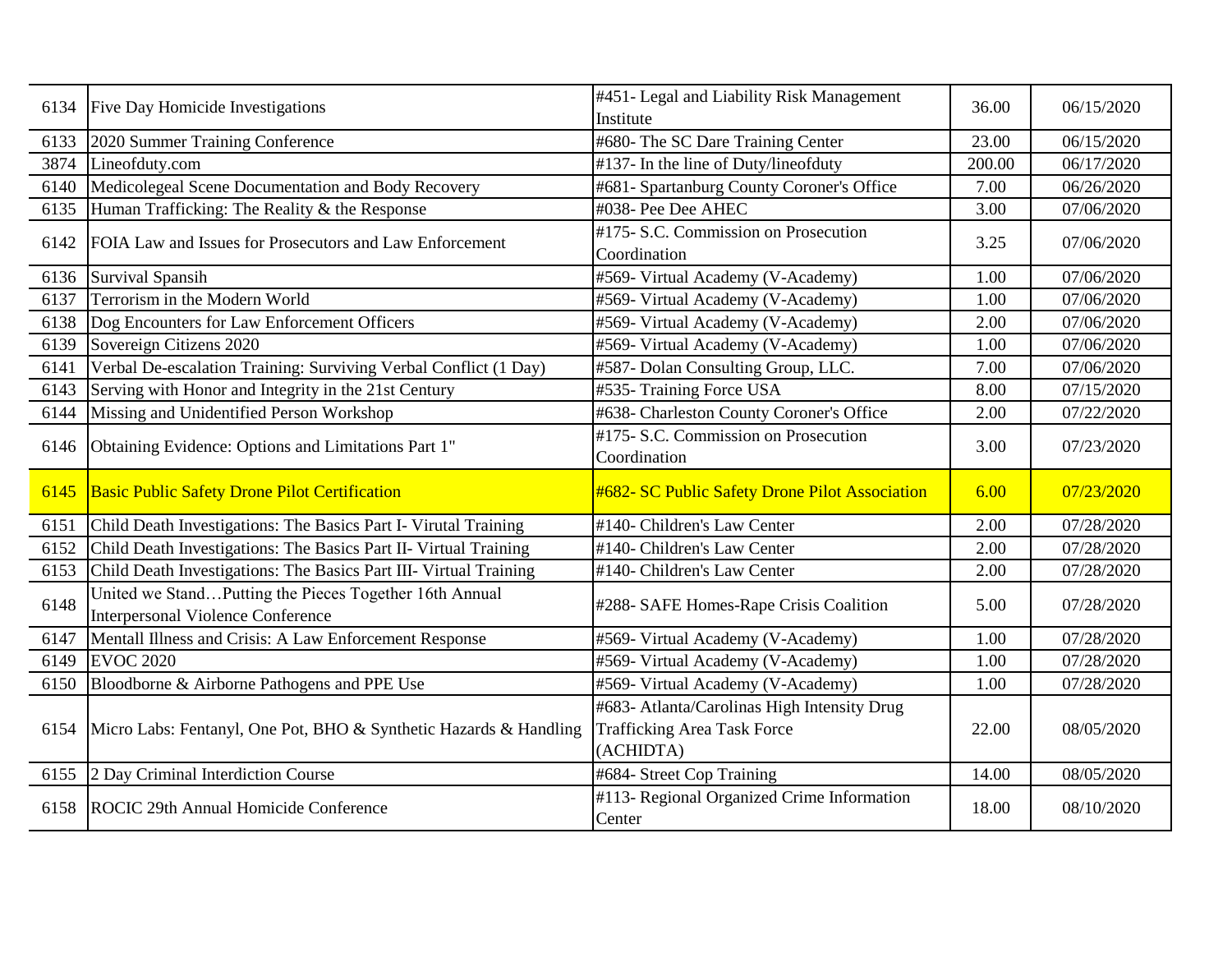| 6159 | Prosecuting the Impaired Driver: Updating Your Toolkit                                        | #175- SC Commission on Prosecution<br>Coordination                                    | 6.25  | 08/10/2020 |
|------|-----------------------------------------------------------------------------------------------|---------------------------------------------------------------------------------------|-------|------------|
| 6156 | Confronting Bias-Based Policing Challenges                                                    | #587- Dolan Consulting Group, LLC.                                                    | 7.00  | 08/10/2020 |
| 6157 | Search & Seizure, De-Escalation, Duty to Intervene                                            | #685 Blue to Gold LLC                                                                 | 7.00  | 08/10/2020 |
| 6160 | The Prosecutor's Obligation to Disclose: Law, Practice, & Procedure                           | #175- SC Commission on Prosecution<br>Coordination                                    | 3.00  | 08/17/2020 |
| 1529 | <b>CISM: Group Crisis Intervention</b>                                                        | #203- South Carolina Law Enforcement<br><b>Assistance Program</b>                     | 14.00 | 08/17/2020 |
| 6161 | Introduction to Room Clearing                                                                 | #686- Controlled Chaos Tactics LLC                                                    | 8.00  | 08/17/2020 |
| 3721 | Protective Security Specialist Level I                                                        | #303- MUR Strategic                                                                   | 50.75 | 08/24/2020 |
| 6162 | <b>Advanced Handgun Instructor Training</b>                                                   | #687- Fenix Law Enforcement Training LLC                                              | 40.00 | 08/24/2020 |
| 6163 | D.R.A.W. School Advanced Patrol Rifle Instructor Training                                     | #687- Fenix Law Enforcement Training LLC                                              | 24.00 | 08/24/2020 |
| 6164 | A New Approach to Officer Safety: CLEAR Thinking                                              | #569- Virtual Academy (V-Academy)                                                     | 2.00  | 08/26/2020 |
| 6166 | Compassion Fatigue & Self-Care for Those Who Take Care of Others                              | #038- Pee Dee AHEC                                                                    | 3.00  | 08/31/2020 |
| 6167 | Resiliency                                                                                    | #175- SC Commission on Prosecution<br>Coordination                                    | 1.25  | 08/31/2020 |
| 6165 | Introduction to Glass House                                                                   | #686- Controlled Chaos Tactics LLC                                                    | 16.00 | 08/31/2020 |
| 6168 | Homicide Investigation: Seeking Justice and Finding Truth                                     | \$587- Dolan Consulting Group, LLC                                                    | 32.00 | 09/01/2020 |
| 2045 | <b>Advanced Group Crisis Intervention</b>                                                     | #203- South Carolina Law Enforcement<br><b>Assistance Program</b>                     | 14.00 | 09/10/2020 |
| 3356 | Suicide: Prevention, Intervention and Postvention                                             | #203- South Carolina Law Enforcement<br><b>Assistance Program</b>                     | 14.00 | 09/10/2020 |
| 6169 | <b>Charleston Child Trauma Conference</b>                                                     | #491- Dee Norton Child Advocacy Center                                                | 15.00 | 09/10/2020 |
| 6173 | SC Project LEON: Law Enforcement Officer Narcan                                               | #51- SC DHEC Bureau of EMS                                                            | 2.00  | 09/10/2020 |
| 6171 | High Threat Response Ballistics Lab                                                           | #569- Virtual Academy (V-Academy)                                                     | 2.00  | 09/10/2020 |
| 6170 | Expanding Access to Holistic Legal Representation & Advocacy for<br>Domestic Violence Victims | #664-13th Judicial Circuit Community Domestic<br><b>Violence Coordinating Council</b> | 2.25  | 09/10/2020 |
| 6172 | Patrol Basic Room Clearing Course                                                             | #686- Controlled Chaos Tactics LLC                                                    | 8.00  | 09/10/2020 |
| 6174 | Special Weapons and Tactics (SWAT 1) Basic Course                                             | #175- SC Commission on Prosecution<br>Coordination                                    | 16.00 | 09/11/2020 |
| 6175 | 2020 South Carolina Solicitor's Association Annual Conference<br>(September 20-23, 2020)      | #686- Controlled Chaos Tactics LLC                                                    | 40.00 | 09/11/2020 |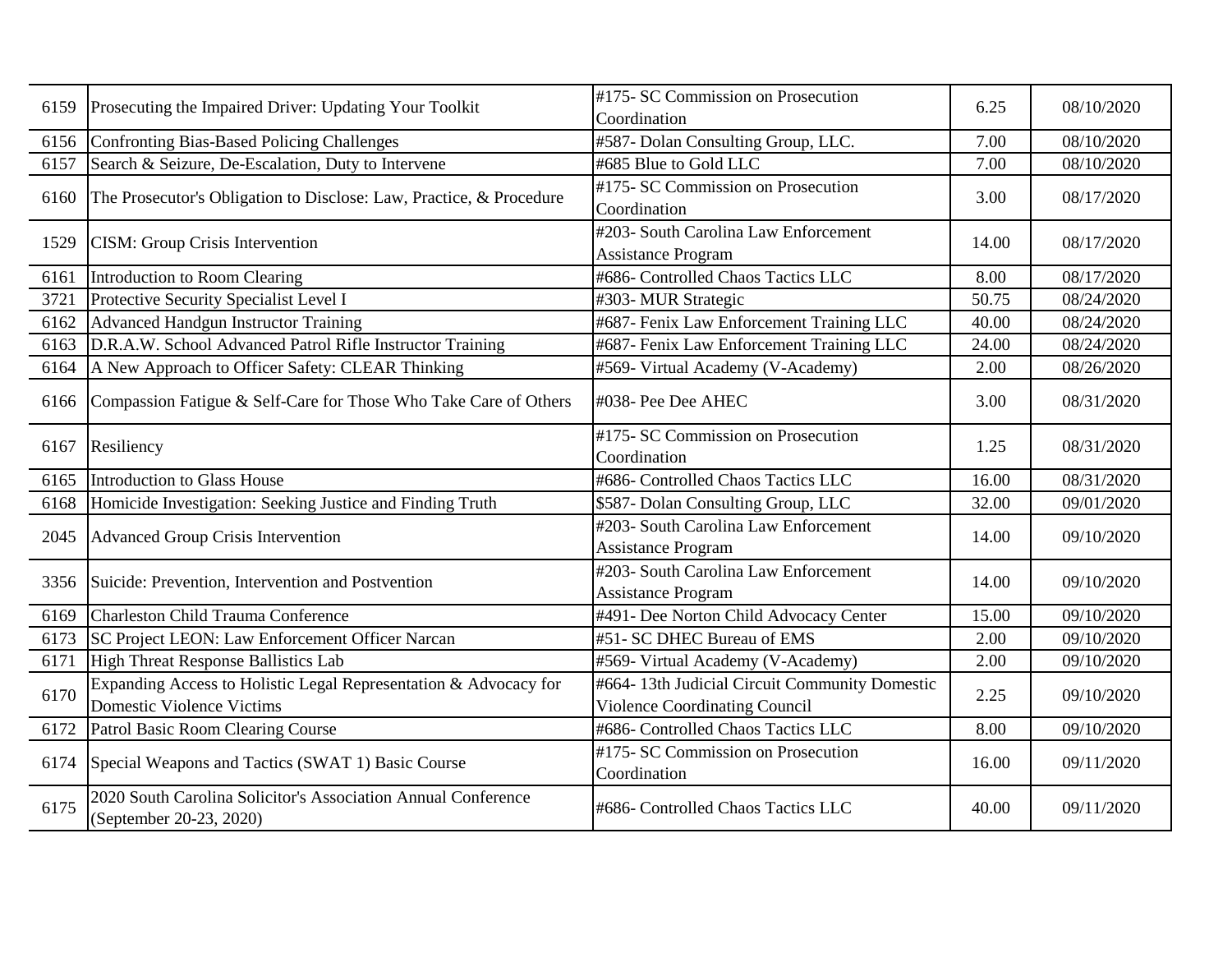| 6176 | "Prosecuting the Impaired Driver: on the Road and in the Courtroom<br>Part I                                                                                                               | #175- SC Commission on Prosecution<br>Coordination                            | 2.00  | 09/17/2020 |
|------|--------------------------------------------------------------------------------------------------------------------------------------------------------------------------------------------|-------------------------------------------------------------------------------|-------|------------|
| 6177 | "Prosecuting the Impaired Driver: on the Road and in the Courtroom<br>Part II                                                                                                              | #175- SC Commission on Prosecution<br>Coordination                            | 3.50  | 09/17/2020 |
| 5796 | Recruiting & Hiring for Law Enforcement                                                                                                                                                    | \$587- Dolan Consulting Group, LLC                                            | 7.00  | 09/17/2020 |
| 6178 | How Money Works-Financial Wellness for First Responders                                                                                                                                    | #688- Primerica Financial Services                                            | 1.00  | 09/22/2020 |
| 6179 | Communication Challenges with Special Populations of Children Part<br>One: Children with Autism, Speech Impairments, Intellectual<br><b>Disabilites</b>                                    | #140- Children's Law Center                                                   | 2.00  | 09/30/2020 |
| 6180 | Communication Challenges with Special Populations of Children Part<br>Two: Children with Visual Impairment or Blindness, Deaf or Hard of<br>Hearing, Trauma-induced Communication Barriers | #140- Children's Law Center                                                   | 2.00  | 09/30/2020 |
| 6183 | Leagel Update for Investigators                                                                                                                                                            | #175- SC Commission on Prosecution<br>Coordination                            | 2.00  | 09/30/2020 |
| 6185 | DNA: Science, Foundation, and Admission                                                                                                                                                    | #175- SC Commission on Prosecution<br>Coordination                            | 5.75  | 09/30/2020 |
| 6181 | Policies and Procedures in Law Enforcement                                                                                                                                                 | #587- Target Solutions                                                        | 1.00  | 09/30/2020 |
| 6182 | Constitutional Law                                                                                                                                                                         | #587- Target Solutions                                                        | 1.00  | 09/30/2020 |
| 6184 | Coffee with Corners: Drug Diversion and Death Investigation                                                                                                                                | #689- Newberry Pathology Group, LLC                                           | 4.00  | 09/30/2020 |
| 6187 | Introduction to Protective Security Operations                                                                                                                                             | #303- MUR Strategic, LLC.                                                     | 16.00 | 10/09/2020 |
| 6188 | Cell Phone Evidence: From Seizure to Courts                                                                                                                                                | #651- Legal and Liability Risk Management<br>Institute                        | 18.00 | 10/09/2020 |
| 6186 | Land Navigation and Rural Patrolling Course                                                                                                                                                | #686- Controlled Chaos Tactics LLC                                            | 24.00 | 10/09/2020 |
| 5705 | Vulnerable Adult Training for Law Enforcement                                                                                                                                              | #310- SC Department of Health and Human<br><b>Services</b>                    | 2.50  | 10/12/2020 |
| 6189 | Domestic Violence                                                                                                                                                                          | #584- Vector Solutions                                                        | 1.00  | 10/12/2020 |
| 6190 | Understanding Fatigue for Law Enforcement                                                                                                                                                  | #584- Vector Solutions                                                        | 1.00  | 10/12/2020 |
| 6202 | "Expungement Law Review"                                                                                                                                                                   | #175- SC Commission on Prosecution<br>Coordination                            | 1.50  | 10/14/2020 |
| 5801 | Crime Victim Compensation                                                                                                                                                                  | #631- SC Attorney General's Office, Department<br>of Crie Victim Compensation | 1.50  | 10/14/2020 |
| 6191 | Sex Abuse Investigations                                                                                                                                                                   | #690- AM PM Corporation                                                       | 2.00  | 10/16/2020 |
| 6192 | Opioid, Fentanyl, NARCAN (Online)                                                                                                                                                          | #690- AM PM Corporation                                                       | 1.00  | 10/16/2020 |
| 6193 | Domestic Violence (Online)                                                                                                                                                                 | #690- AM PM Corporation                                                       | 2.00  | 10/16/2020 |
|      |                                                                                                                                                                                            |                                                                               |       |            |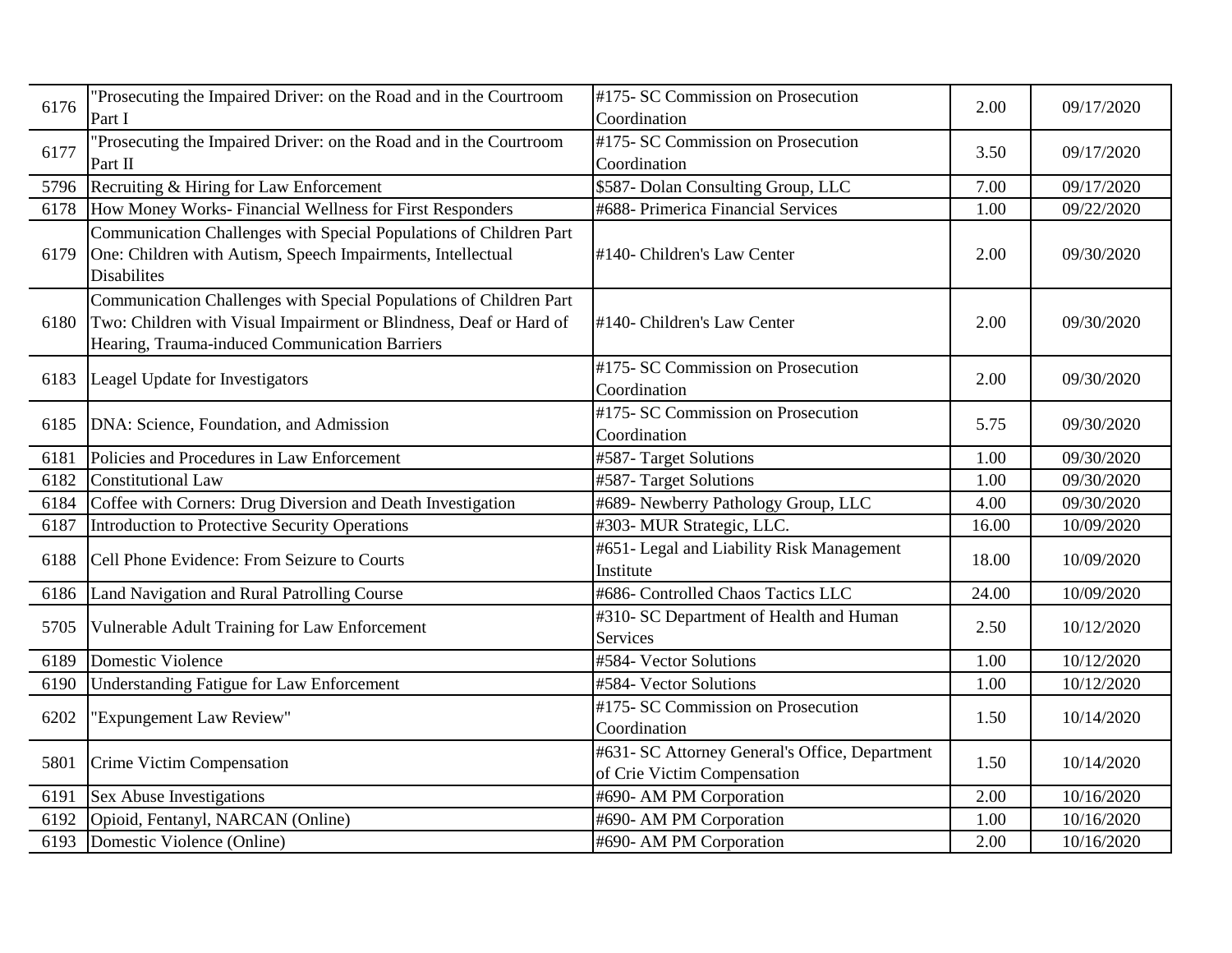| 6194 | Interacting with the mentally Impaired (Online)                  | #690- AM PM Corporation                                | 3.00  | 10/16/2020 |
|------|------------------------------------------------------------------|--------------------------------------------------------|-------|------------|
| 6195 | <b>Terrorism Prevention (Online)</b>                             | #690- AM PM Corporation                                | 2.00  | 10/16/2020 |
| 6196 | Active Assailant Response (Online)                               | #690- AM PM Corporation                                | 3.00  | 10/16/2020 |
| 6197 | Constitutional Law and Procedure (Online)                        | #690- AM PM Corporation                                | 2.00  | 10/16/2020 |
| 6198 | Crisis Intervention in Law Enforcement (Online)                  | #690- AM PM Corporation                                | 3.00  | 10/16/2020 |
| 6199 | De-escalation (Online)                                           | #690- AM PM Corporation                                | 3.00  | 10/16/2020 |
| 6200 | Leadership for Law Enforcement (Online)                          | #690- AM PM Corporation                                | 3.00  | 10/16/2020 |
| 6201 | Racial Profiling and Implicit Bias (Online)                      | #690- AM PM Corporation                                | 4.00  | 10/16/2020 |
| 6206 | Identifying and Responging to Child Sex Trafficking in SC Part 1 | #140- Children's Law Center                            | 3.50  | 10/29/2020 |
| 6207 | Identifying and Responging to Child Sex Trafficking in SC Part 2 | #140- Children's Law Center                            | 3.50  | 10/29/2020 |
| 6203 | <b>Advanced Homicide Investigation Course</b>                    | #576- Southeastern Investigative Group                 | 35.50 | 10/29/2020 |
| 6204 | Crime Scene Investigation Course                                 | #576- Southeastern Investigative Group                 | 21.50 | 10/29/2020 |
| 6205 | Homicide Investigation Course                                    | #576- Southeastern Investigative Group                 | 35.50 | 10/29/2020 |
| 2018 | Firearms Advanced Training System (FATS)                         | #356- Second Circuit Solicitor's Office                | 2.00  | 11/02/2020 |
| 2019 | 25 Yard Tactical Revolver Course                                 | #356- Second Circuit Solicitor's Office                | 2.00  | 11/02/2020 |
| 2020 | 25 Yard Tactical Pistol Course                                   | #356- Second Circuit Solicitor's Office                | 2.00  | 11/02/2020 |
| 6209 | <b>Telecommunicator CPR</b>                                      | #569- Virtual Academy (V-Academy)                      | 3.00  | 11/02/2020 |
| 6208 | Investigating Cases of Child Homicide and Unexplained Deaths of  | #651- Legal and Liability Risk Management              | 14.00 | 11/02/2020 |
|      | Children                                                         | Institute                                              |       |            |
| 6210 | Mental Wellness and Suicide Prevention for Law Enforcement       | #569- Virtual Academy (V-Academy)                      | 2.00  | 11/04/2020 |
| 6211 | Ethical Issues for Law Enforcement: A Primer                     | #569- Virtual Academy (V-Academy)                      | 1.00  | 11/04/2020 |
| 6212 | De-escalation: Strategies for Best Possible Outcomes-A Primer    | #569- Virtual Academy (V-Academy)                      | 2.00  | 11/04/2020 |
| 6213 | Harassment and Discrimination Training for Law Enforcement       | #569- Virtual Academy (V-Academy)                      | 1.00  | 11/04/2020 |
| 6214 | 5 Day Hostage Negotiations and Crises Intervention               | #651- Legal and Liability Risk Management              | 35.50 | 11/04/2020 |
|      |                                                                  | Institute                                              |       |            |
| 6215 | 2020 Leadership Training Conference                              | #226- SC Police Chiefs Association                     | 17.00 | 11/10/2020 |
| 6216 | Advanced Firearms Training/Decision Based 1                      | #691- Accu Group LLC.                                  | 4.00  | 11/11/2020 |
| 6217 | Detention Center Risk Management & Liability Issues              | #179- SC Association of Counties                       | 3.00  | 11/13/2020 |
| 6218 | Law Enforcement RIsk Management & Liability Issues               | #179- SC Association of Counties                       | 3.00  | 11/13/2020 |
| 3350 | <b>Inmate Supervision Issues</b>                                 | #179- SC Association of Counties                       | 2.00  | 11/13/2020 |
| 6219 | <b>Fundamentals of Crime Scene/Death Scene Investiations</b>     | #651- Legal and Liability Risk Management<br>Institute | 20.00 | 11/13/2020 |
| 6220 | Equine Cruelty Investigations                                    | #527- The Humane Society of the United States          | 2.00  | 11/16/2020 |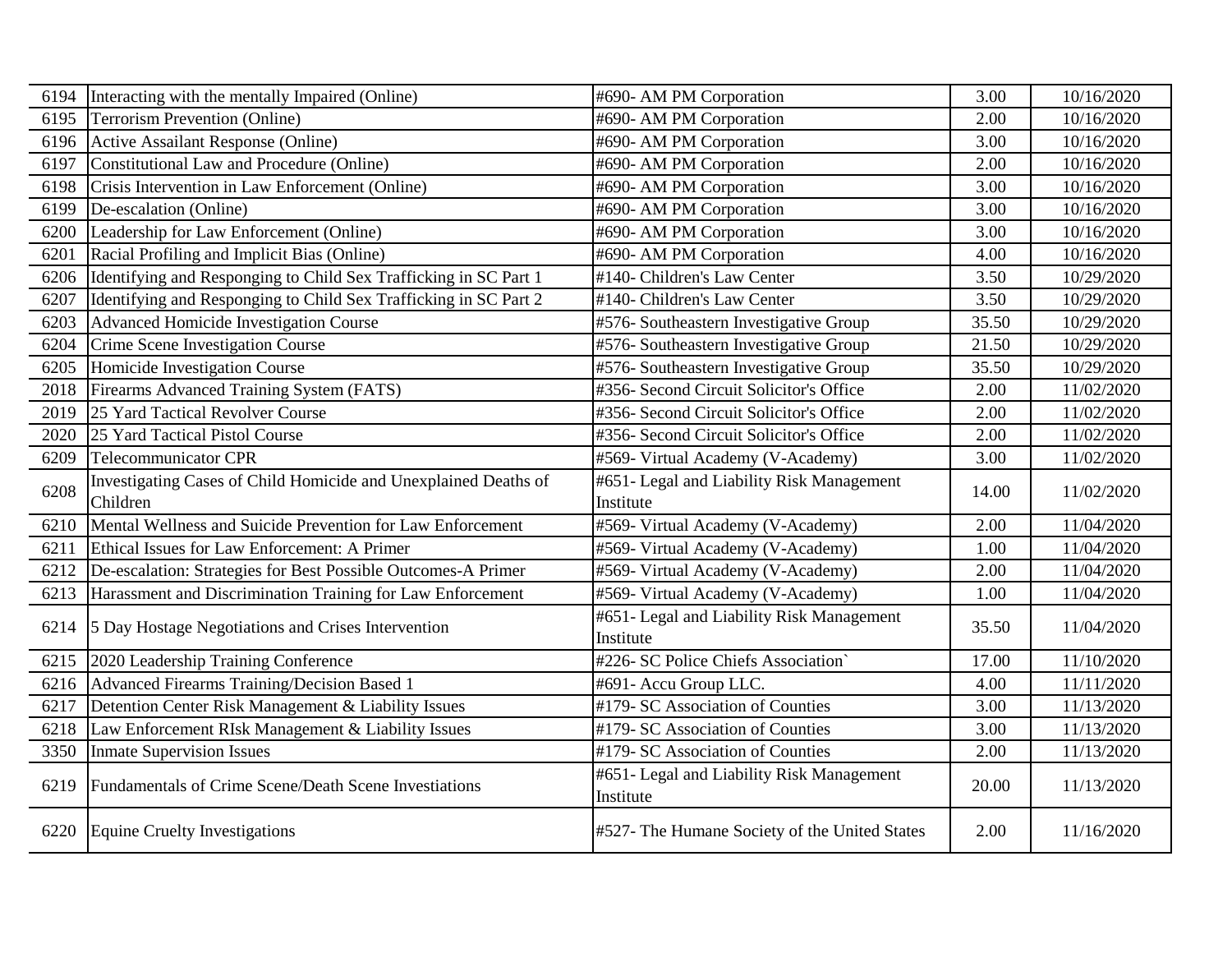| 6221 | Large-Scale Animal Cruelty Seizures                                               | #527- The Humane Society of the United States                    | 2.00                | 11/16/2020 |
|------|-----------------------------------------------------------------------------------|------------------------------------------------------------------|---------------------|------------|
| 6222 | Dogfighting Investigations                                                        | #527- The Humane Society of the United States                    | 2.00                | 11/16/2020 |
| 5805 | Examining Vehicles & Vehicle Identification Number in the Field                   | #443- National Insurance Crime Bureau                            | 2.00                | 11/19/2020 |
| 6223 | Miniaturized Red Dot Sight for Duty Use                                           | #691- Accu Group LLC.                                            | 16.00               | 11/19/2020 |
| 6224 | 'Obtaining Evidence: Options and Limitations Part 2"                              | #175- South Carolina Commission on Prosecution<br>Coordination   | 2.25                | 11/30/2020 |
| 6226 | Officer Survival-Physiological Response to Stress                                 | #584- Vector Solutions                                           | 1.00                | 11/30/2020 |
| 6225 | Officer & Agency Wellness-Hiring and Retiring Healthy ®                           | #587- Dolan Consulting Group                                     | 7.00                | 11/30/2020 |
| 6227 | De-escalation & Crisis Intervention for First Responders                          | #692-Vecchi Group International LLC                              | 16.00               | 11/30/2020 |
| 6234 | Several Courses (attached list under Institutional Providers in G Drive)          | $\sharp$ 196-PowerPhone Inc                                      | Varies by<br>Course | 12/04/2020 |
| 6229 | Courtroom Testimony in Civil Matters (Litigation)                                 | #501-Lexipol                                                     | 2.00                | 12/04/2020 |
| 6233 | Command-Core Competencies of Leadership (9379)                                    | #584- Vector Solutions                                           | 1.00                | 12/04/2020 |
| 6231 | Judgment Shooting in Deadly Force Situations                                      | #692-Vecchi Group International LLC                              | 8.00                | 12/04/2020 |
| 6228 | <b>Boat Crew Member Course</b>                                                    | #693-National Association of State Boating Law<br>Administrators | 35.00               | 12/04/2020 |
| 6235 | <b>ChildFirst South Carolina</b>                                                  | #140- Children's Law Center                                      | 32.50               | 12/14/2020 |
| 6237 | <b>EMD Cert LED Cert SPV</b>                                                      | #196-PowerPhone Inc                                              | Varies by<br>Course | 12/14/2020 |
| 6230 | Accountability & Discrimination/Decision Based II                                 | #691- Accu Group LLC.                                            | 2.00                | 12/14/2020 |
| 6236 | <b>Boat Operator Search and Rescue</b>                                            | #693-National Association of State Boating Law<br>Administrators | 35.00               | 12/14/2020 |
| 6238 | Basic Crime Prevention Through Environmental Design (CPTED)                       | #652- Crime Prevention Center for Training and<br>Services, LLC. | 12.00               | 12/17/2020 |
| 6239 | Advanced Crime Prevention through Environmental Design                            | #652- Crime Prevention Center for Training and<br>Services, LLC. | 12.00               | 12/17/2020 |
| 6240 | Trauma of Law Enforcement Training                                                | #498- Concerns of Police Survivors                               | 21.00               | 12/29/2020 |
| 6243 | Virtual Conference on Sexual Assault, Domestic Violence, Trauma and<br>Resilience | #543- End Violence Against Women International                   | 25.00               | 12/29/2020 |
| 6241 | Five Stages of Interview and Interrogation                                        | #651- Legal and Liability Risk Management<br>Institute           | 20.00               | 12/29/2020 |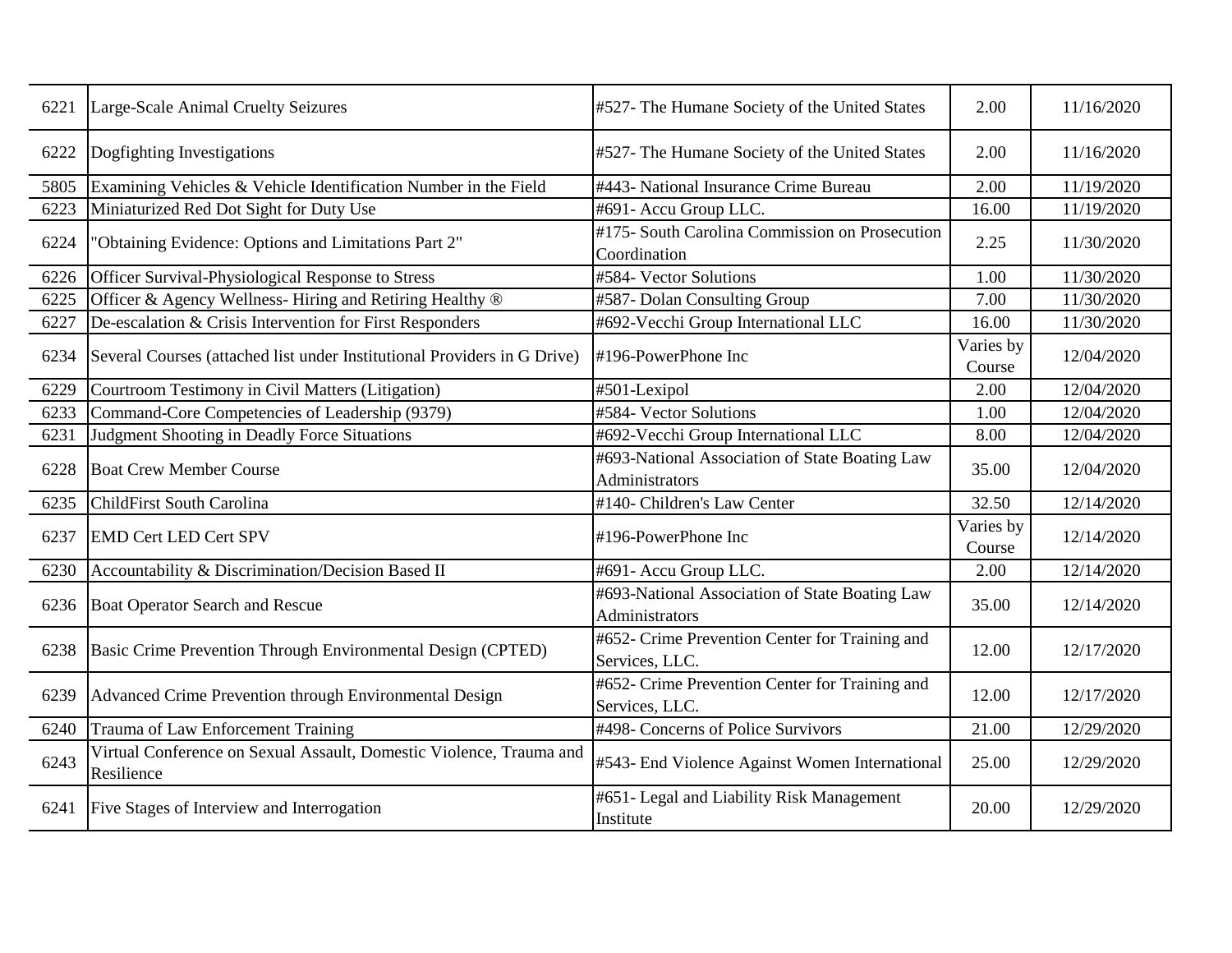| 6242 | Labor Trafficking                                                  | #694- South Carolina Office of the Attorney<br>General         | 1.50   | 12/29/2020 |
|------|--------------------------------------------------------------------|----------------------------------------------------------------|--------|------------|
| 3027 | AET: SC Underage Drinking Laws and<br>Alcohol Products (AET 101)   | #309 - SC Dept of Alcohol & other Drug Abuse<br>Srvcs (DAODAS) | 3.00   | 01/06/2020 |
| 3657 | Alcohol Enforcement Team Activities Training                       | #309 - SC Dept of Alcohol & other Drug Abuse<br>Srvcs (DAODAS) | 4.00   | 01/06/2020 |
| 3658 | <b>AET: Mock Party Dispersal</b>                                   | #309 - SC Dept of Alcohol & other Drug Abuse<br>Srvcs (DAODAS) | 4.50   | 01/06/2020 |
| 6244 | <b>Spotlight Training</b>                                          | 694--South Carolina Office of the Attorney<br>General          | 1.00   | 1/8/2021   |
| 6245 | The Art of Effective Communication                                 | 584--Vector Solutions                                          | 1.00   | 1/8/2021   |
| 6246 | Patrol Rifle Instructor Development                                | 303--MUR Strategic, LLC.                                       | 36.00  | 1/11/2021  |
| 6247 | <b>Community Policing Training</b>                                 | 587--Dolan Consulting Group, LLC                               | 7.00   | 1/11/2021  |
| 6253 | <b>Sheriff's Association Webinars</b>                              | 31--SC Sheriffs' Association                                   | Varies | 1/12/2021  |
| 6248 | <b>Tactical First Aid and Tourniquet</b>                           | 569--Virtual Academy                                           | 2.00   | 1/15/2021  |
| 6249 | Emotional Intelligence and Duty to Intervene                       | 569--Virtual Academy                                           | 1.00   | 1/25/2021  |
| 6250 | Traffic stops; Basic principles for conducting a safe traffic stop | 471--United States Deputy Sheriff's Association                | 2.00   | 1/25/2021  |
| 6251 | 2 Hour CIT Training                                                | 321--National Alliance on Mental Illness-NAMI                  | 2.00   | 1/25/2021  |
| 6252 | <b>Implicit Bias for Law Enforcement</b>                           | 569--Virtual Academy                                           | 1.00   | 1/26/2021  |
| 6254 | Introduction to De-escalation                                      | 569--Virtual Academy                                           | 1.00   | 1/28/2021  |
| 6255 | Basic Sexual Assault Photography Webinar                           | 286--Charleston County Coroner's Office                        | 4.00   | 1/28/2021  |
| 6256 | Autism Response for Law Enforcement                                | 569--Virtual Academy                                           | 2.00   | 1/28/2021  |
| 6257 | Public Assembly and Community Interaction                          | 569--Virtual Academy                                           | 2.00   | 1/28/2021  |
| 6258 | <b>AMBER</b> and Silver Alert Initiatives                          | 569--Virtual Academy                                           | 2.00   | 1/28/2021  |
| 6259 | Autism Awareness for 9-1-1 Telecommunicators                       | 569--Virtual Academy                                           | 1.00   | 1/28/2021  |
| 6260 | <b>Autism Awareness for First Responders</b>                       | 569--Virtual Academy                                           | 1.00   | 1/28/2021  |
| 6261 | <b>Basic Computer Skills</b>                                       | 569--Virtual Academy                                           | 2.00   | 1/28/2021  |
| 6262 | Body-Worn Cameras and Electronic Recording Considerations          | 569--Virtual Academy                                           | 1.00   | 1/28/2021  |
| 6263 | Harassment and Discrimination Training for Supervisors             | 569--Virtual Academy                                           | 1.00   | 1/28/2021  |
| 6264 | Immediate Interventions for Children Exposed to Violence           | 433--Pee DeeAHEC                                               | 4.00   | 1/28/2021  |
|      | 6265 Advanced Internal Affairs Investigations                      | 569--Virtual Academy                                           | 4.00   | 1/28/2021  |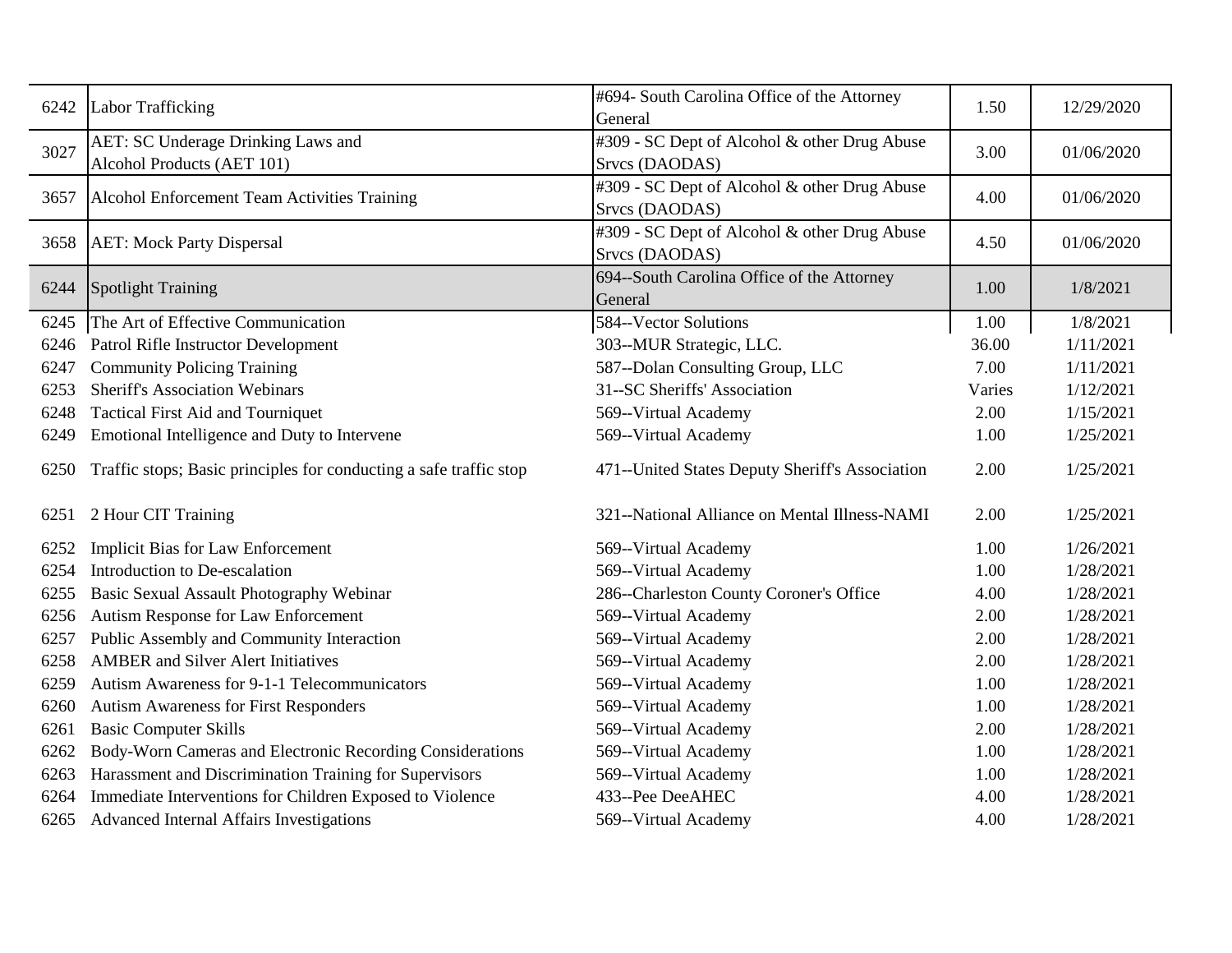|      | 6266 FOIA Law & Issues for Prosecutors & Law Enforcement                   | 175-South Carolina Commission on Prosecution  | 3.33  | 1/28/2021 |
|------|----------------------------------------------------------------------------|-----------------------------------------------|-------|-----------|
|      |                                                                            | Coordination                                  |       |           |
| 6267 | Call Handling for the Telecommunications Center                            | 569--Virtual Academy                          | 1.00  | 2/4/2021  |
| 6268 | <b>CCLP-4th Amendment</b>                                                  | 569--Virtual Academy                          | 1.00  | 2/4/2021  |
| 6269 | <b>CCLP-6th Amendment</b>                                                  | 569--Virtual Academy                          | 1.00  | 2/4/2021  |
| 6270 | CCLP-Arrests and Terry Stops and Warrantless Searches                      | 569--Virtual Academy                          | 1.00  | 2/4/2021  |
| 6271 | CCLP-Introduction to Constitutional Criminal Law and Procedure             | 569--Virtual Academy                          | 1.00  | 2/4/2021  |
| 6272 | CCLP-Miranda and the Interview                                             | 569--Virtual Academy                          | 1.00  | 2/4/2021  |
| 6273 | <b>CCLP-Search Warrants and Probable Cause</b>                             | 569--Virtual Academy                          | 1.00  | 2/4/2021  |
| 6274 | CCLP-Suspect ID's (Lineup, Show Up)                                        | 569--Virtual Academy                          | 1.00  | 2/4/2021  |
| 6275 | <b>CCLP-The Criminal Trial</b>                                             | 569--Virtual Academy                          | 1.00  | 2/4/2021  |
| 6276 | <b>CCLP-The Pretrial Process</b>                                           | 569--Virtual Academy                          | 1.00  | 2/4/2021  |
| 6277 | <b>Assisting Police K-9's</b>                                              | 569--Virtual Academy                          | 1.00  | 2/4/2021  |
| 6278 | Victim-Centered Approach to Combat Human Trafficking                       | 695-Truckers Against Trafficking              | 1.00  | 2/4/2021  |
| 6279 | Child Physical Abuse & Neglect Investigations Part 1 Virtual Training      | 140-Children's Law Center                     | 3.25  | 2/4/2021  |
| 6280 | Child Physical Abuse & Neglect Investigations Part Two Virtual<br>Training | 140-Children's Law Center                     | 3.25  | 2/5/2021  |
| 5602 | Mental Illness: An Officer's Response                                      | 230-SC Department of Mental Health            | 1.50  | 2/5/2021  |
| 6281 | Child Sex Abuse 3rd Edition                                                | 569--Virtual Academy                          | 1.00  | 2/9/2021  |
| 6282 | Child Sex Abuse 5th Edition                                                | 569--Virtual Academy                          | 1.00  | 2/9/2021  |
| 6283 | <b>Combating Human Trafficking</b>                                         | 569--Virtual Academy                          | 4.00  | 2/9/2021  |
| 6284 | <b>Communication and Intrinsic Bias</b>                                    | 569--Virtual Academy                          | 1.00  | 2/9/2021  |
| 6285 | Conducting a SWOT Analysis                                                 | 569--Virtual Academy                          | 1.00  | 2/9/2021  |
| 6286 | <b>Corrections Communities</b>                                             | 569--Virtual Academy                          | 1.00  | 2/9/2021  |
| 6287 | Crime Mapping: Evidence-Based Policing                                     | 569--Virtual Academy                          | 3.00  | 2/9/2021  |
| 6288 | Cultural Competency: Racial Profiling and Implicit Bias Part I             | 569--Virtual Academy                          | 2.00  | 2/9/2021  |
| 6289 | Cultural Competency: Racial Profiling and Implicit Bias Part II            | 569--Virtual Academy                          | 2.50  | 2/9/2021  |
| 6290 | Domestic Violence: Call Through Investigations                             | 569--Virtual Academy                          | 2.00  | 2/9/2021  |
| 6291 | Child Sex Abuse 4th Edition                                                | 569--Virtual Academy                          | 1.00  | 2/9/2021  |
| 6292 | <b>Obtaining Digital Evidence</b>                                          | 454--Ninth Circuit Solicitor's Office         | 2.00  | 2/9/2021  |
| 6293 | 5 Day CIT Training                                                         | 321--National Alliance on Mental Illness-NAMI | 35.00 | 2/9/2021  |
| 6294 | <b>Effectively Managing LGBTI Inmates</b>                                  | 569--Virtual Academy                          | 1.00  | 2/19/2021 |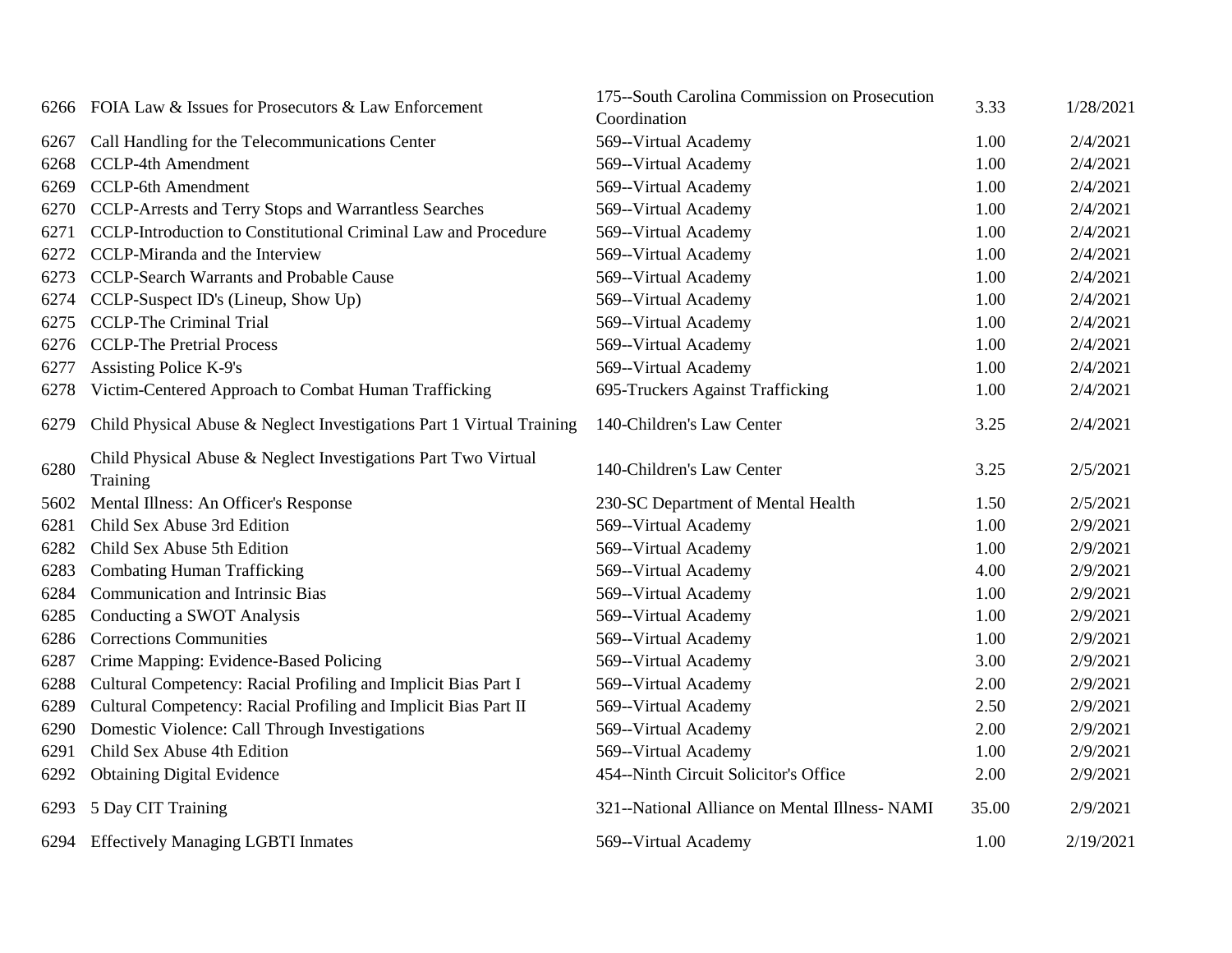| 6295 | Ethical Leadership                                              | 569--Virtual Academy                                | 2.00  | 2/19/2021 |
|------|-----------------------------------------------------------------|-----------------------------------------------------|-------|-----------|
| 6296 | <b>Executing Search Warrants</b>                                | 569--Virtual Academy                                | 1.00  | 2/19/2021 |
| 6297 | Field Training Programs: An Introduction                        | 569--Virtual Academy                                | 2.00  | 2/19/2021 |
| 6298 | Field Training Programs: Correcting Poor Performance            | 569--Virtual Academy                                | 2.00  | 2/19/2021 |
| 6299 | Field Training Programs: Utilizing the Daily Observation Report | 569--Virtual Academy                                | 2.00  | 2/19/2021 |
| 6300 | Fingerprint Identification & Preservation Methods               | 569--Virtual Academy                                | 3.00  | 2/19/2021 |
| 6301 | Firearms Investigations Training                                | 569--Virtual Academy                                | 3.00  | 2/22/2021 |
| 6302 | Human Fatigue in 24/7 Operations                                | 569--Virtual Academy                                | 1.00  | 2/22/2021 |
| 6303 | Introductory Internal Affairs Investigations                    | 569--Virtual Academy                                | 2.00  | 2/22/2021 |
| 6304 | Watch Your Six: Mental Wellness Resiliency                      | 569--Virtual Academy                                | 2.00  | 2/22/2021 |
| 6305 | ROCIC 2021 Spring Conference                                    | 113--Regional Organized Crime Information<br>Center | 16.00 | 2/23/2021 |
| 6306 | <b>Emergency Operations Planning for Schools</b>                | 569--Virtual Academy                                | 1.00  | 2/22/2021 |
| 6307 | Fentanyl, Opioids, and Naloxone (Narcan) Use                    | 569--Virtual Academy                                | 1.00  | 2/22/2021 |
| 6308 | Firearms Training - AR-15 Rifle                                 | 569--Virtual Academy                                | 1.00  | 2/22/2021 |
| 6309 | Firearms Training - Beretta 92FS Pistol                         | 569--Virtual Academy                                | 1.00  | 2/22/2021 |
| 6310 | Firearms Training - KAHR Arms CT9 Pistol                        | 569--Virtual Academy                                | 0.50  | 2/22/2021 |
| 6311 | Firearms Training - M1911A1 Pistol                              | 569--Virtual Academy                                | 0.50  | 2/22/2021 |
| 6312 | Firearms Training - Range Preparation                           | 569--Virtual Academy                                | 0.50  | 2/22/2021 |
| 6313 | Special Response Team Operator Certification Course (SRTOCC)    | 686--Controlled Chaos Tactics LLC                   | 80.00 | 2/23/2021 |
| 6314 | Emergency Vehicle Operations Course (EVOC) (3rd edition)        | 569--Virtual Academy                                | 2.00  | 2/23/2021 |
| 6315 | Firearms Training - Remington 870 Shotgun                       | 569--Virtual Academy                                | 0.50  | 2/23/2021 |
| 6316 | Firearms Training - Ruger LC9s Pistol                           | 569--Virtual Academy                                | 0.50  | 2/23/2021 |
| 6317 | Firearms Training - Sig Sauer P225 Pistol                       | 569--Virtual Academy                                | 1.00  | 2/23/2021 |
| 6318 | Firearms Training - Sig Sauer P228 Pistol                       | 569--Virtual Academy                                | 1.00  | 2/23/2021 |
| 6319 | Firearms Training - Smith & Wesson M&P9 Pistol                  | 569--Virtual Academy                                | 1.00  | 2/23/2021 |
| 6320 | Firearms Training - Smith & Wesson Model 49 J Frame Revolver    | 569--Virtual Academy                                | 0.50  | 2/23/2021 |
| 6321 | Firearms Training - Springfield Armory XD Pistol                | 569--Virtual Academy                                | 0.50  | 2/23/2021 |
| 6322 | <b>Interpersonal Communications</b>                             | 569--Virtual Academy                                | 1.00  | 2/23/2021 |
| 6323 | Investigative Techniques for Social Media: Part 1               | 569--Virtual Academy                                | 2.00  | 2/23/2021 |
| 6324 | Investigative Techniques for Social Media: Part 2               | 569--Virtual Academy                                | 2.00  | 2/25/2021 |
| 6325 | Investigative Techniques for Social Media: Part 3               | 569--Virtual Academy                                | 2.00  | 2/25/2021 |
| 6326 | ISIS and Social Media                                           | 569--Virtual Academy                                | 1.00  | 2/25/2021 |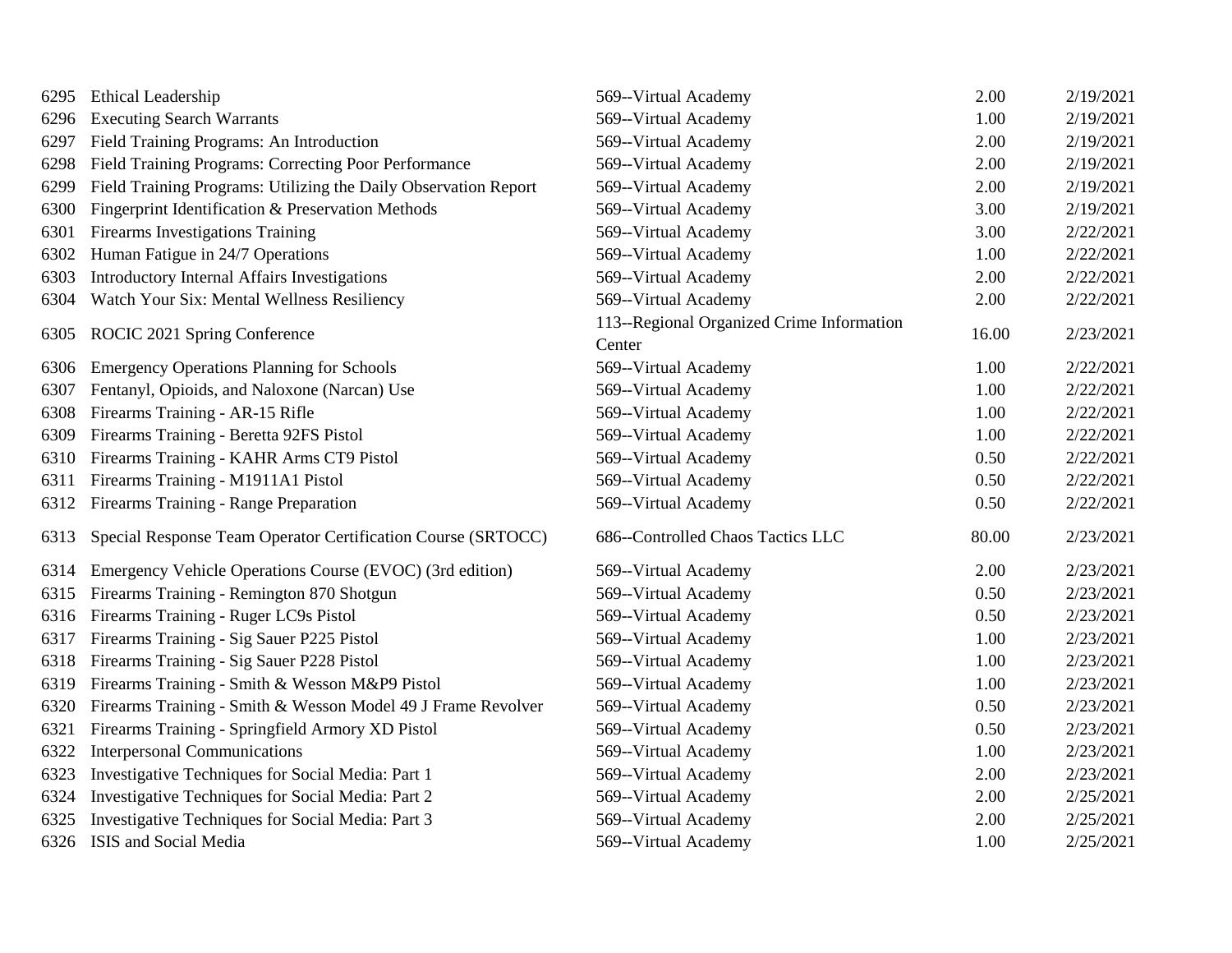| 6327 | <b>Officer Involved Domestic Violence</b>                                    | 569--Virtual Academy                                                               | 1.00  | 2/25/2021 |
|------|------------------------------------------------------------------------------|------------------------------------------------------------------------------------|-------|-----------|
| 6328 | Packaging and Submission of Forensic Evidence                                | 569--Virtual Academy                                                               | 2.00  | 2/25/2021 |
| 5790 | <b>Personnel Issues</b>                                                      | 569--Virtual Academy                                                               | 1.00  | 2/25/2021 |
| 6329 | Police Health and Mental Wellness                                            | 569--Virtual Academy                                                               | 2.00  | 2/25/2021 |
| 6330 | Practical Kinesic Interviewing Part 1                                        | 569--Virtual Academy                                                               | 4.00  | 2/25/2021 |
| 6331 | Practical Kinesic Interviewing Part 2                                        | 569--Virtual Academy                                                               | 4.00  | 2/25/2021 |
| 6332 | PREA 101: Basic Introduction to PREA                                         | 569--Virtual Academy                                                               | 1.00  | 2/25/2021 |
| 6333 | Child Sex Abuse 2020                                                         | 569--Virtual Academy                                                               | 1.00  | 2/25/2021 |
| 6334 | Pipeline Safety and Coordinated Response Exercise (CoRE)                     | 483--Paradigm Liaison Services                                                     | 2.00  | 2/25/2021 |
| 6335 | Firearms Training - GLOCK 22 Pistol                                          | 569--Virtual Academy                                                               | 1.00  | 3/5/2021  |
| 6336 | Leading by Example                                                           | 569--Virtual Academy                                                               | 3.00  | 3/5/2021  |
| 6337 | Mental Illness (3rd edition)                                                 | 569--Virtual Academy                                                               | 2.00  | 3/5/2021  |
| 6338 | Personal, Cell, and Area Searches                                            | 569--Virtual Academy                                                               | 1.00  | 3/5/2021  |
| 5733 | PREA First Responder Duties, Protocols, and Investigations                   | 569--Virtual Academy                                                               | 1.00  | 3/8/2021  |
| 6339 | Professionalism and Ethics                                                   | 569--Virtual Academy                                                               | 1.00  | 3/8/2021  |
| 6340 | Responding to an Active Violence Event                                       | 569--Virtual Academy                                                               | 1.00  | 3/8/2021  |
| 6341 | Segregation (Inmates)                                                        | 569--Virtual Academy                                                               | 1.00  | 3/8/2021  |
| 5776 | Servant Leadership in the PSAP                                               | 569--Virtual Academy                                                               | 1.00  | 3/8/2021  |
| 6342 | Special Response Team (SRT) Operator Certification Course<br>(SRTOCC) (40hr) | 686--Controlled Chaos Tactics LLC                                                  | 40.00 | 3/5/2021  |
| 6343 | <b>Officer Involved Shootings</b>                                            | 473--Atlanta- Carolinas High Intensity Drug<br>Trafficking Area (HIDTA) Task Force | 8.00  | 3/5/2021  |
| 6344 | Maneuvering Successfully in the Political Environment                        | 569--Virtual Academy                                                               | 1.00  | 3/5/2021  |
| 6345 | Building 9-1-1 LifeBridges to Suicide Callers: An Introduction               | 569--Virtual Academy                                                               | 2.00  | 3/5/2021  |
| 5883 | Eyewitness Evidence and Identification                                       | 569--Virtual Academy                                                               | 3.00  | 3/5/2021  |
| 6346 | Six Senses of School Safety                                                  | 569--Virtual Academy                                                               | 3.00  | 3/5/2021  |
| 6347 | <b>Statement Analysis Interviewing Techniques</b>                            | 569--Virtual Academy                                                               | 2.00  | 3/5/2021  |
| 6348 | Counseling and Discipline for the Telecommunications Center                  | 569--Virtual Academy                                                               | 1.00  | 3/15/2021 |
| 6349 | Emergency Vehicle Operations Course (EVOC) 2nd edition                       | 569--Virtual Academy                                                               | 2.00  | 3/15/2021 |
| 6350 | HR Practices for the Telecommunications Center                               | 569--Virtual Academy                                                               | 1.00  | 3/15/2021 |
| 6351 | <b>Strategic Planning</b>                                                    | 569--Virtual Academy                                                               | 2.00  | 3/15/2021 |
| 6352 | Team Building for Command Staff                                              | 569--Virtual Academy                                                               | 1.00  | 3/15/2021 |
| 6353 | The Leadership Role in Public Service                                        | 569--Virtual Academy                                                               | 2.00  | 3/15/2021 |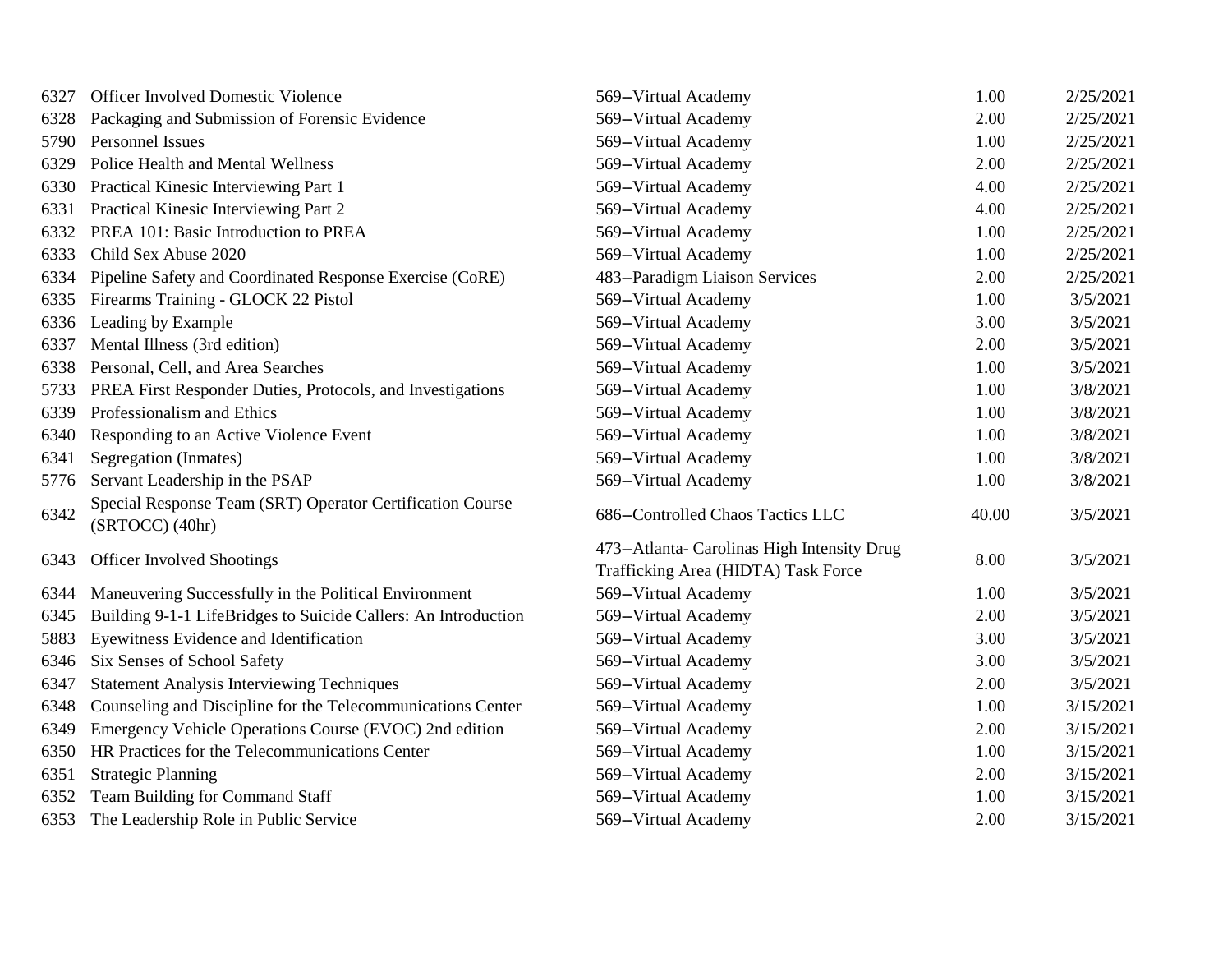| 6354 | The Root of Violence Part 1: Lessons from Jonesboro on School and<br>Gang Violence          | 569--Virtual Academy                                                  | 2.00  | 3/15/2021 |
|------|---------------------------------------------------------------------------------------------|-----------------------------------------------------------------------|-------|-----------|
| 6355 | The Root of Violence Part 3: School Violence Prevention and<br><b>Management Tactics</b>    | 569--Virtual Academy                                                  | 2.00  | 3/15/2021 |
| 6356 | Transitioning to Life After Public Service                                                  | 569--Virtual Academy                                                  | 5.00  | 3/15/2021 |
| 5715 | Understanding Stress for the Telecommunicator                                               | 569--Virtual Academy                                                  | 1.00  | 3/15/2021 |
| 6357 | Leadership for the 21st Century                                                             | 697--The A. William White Group                                       | 16.00 | 3/19/2021 |
| 6358 | Civility and Respect in the Workplace                                                       | 569--Virtual Academy                                                  | 1.00  | 3/15/2021 |
| 6359 | Human Trafficking: Identifying and Treating Hidden Trauma                                   | 038--Pee Dee AHEC                                                     | 2.00  | 3/16/2021 |
| 6360 | Your agency, Your news: Equipping a PIO                                                     | 591--Blue Palmetto Training Consultants                               | 16.00 | 3/19/2021 |
| 6361 | Death Investigations                                                                        | 696--Darlington County Coroner's Office                               | 9.00  | 3/16/2021 |
| 6362 | <b>Firearms Qualification</b>                                                               | 696--Darlington County Coroner's Office                               | 9.00  | 3/16/2021 |
| 6363 | Supervision 101 for the Telecommunications Center                                           | 569--Virtual Academy                                                  | 1.00  | 3/19/2021 |
| 6364 | Interacting with Drivers Who Are Deaf or Hard of Hearing                                    | 569--Virtual Academy                                                  | 1.00  | 3/19/2021 |
| 6365 | Mentall Illness (1st Edition)                                                               | 569--Virtual Academy                                                  | 2.00  | 3/19/2021 |
| 5884 | Missing and Exploited Children                                                              | 569--Virtual Academy                                                  | 3.00  | 3/19/2021 |
| 6366 | The Root of Violence Part 2: The External Threat and Predicting<br><b>Terrorist Attacks</b> | 569--Virtual Academy                                                  | 2.00  | 3/19/2021 |
| 6367 | Use of Force and Liability Issues                                                           | 569--Virtual Academy                                                  | 1.00  | 3/19/2021 |
| 6368 | Violent Jihadist Radicalization                                                             | 569--Virtual Academy                                                  | 3.00  | 3/19/2021 |
| 6369 | <b>Writing Better Police Reports</b>                                                        | 569--Virtual Academy                                                  | 1.00  | 3/19/2021 |
| 3033 | Level One: Mechanical Advantage Subject Control                                             | 368--Controlled F.O.R.C.E., Inc.                                      | 16.00 | 3/22/2021 |
| 3034 | Level Two: Survival Force Reactionary Defense                                               | 368--Controlled F.O.R.C.E., Inc.                                      | 24.00 | 3/22/2021 |
| 5870 | Level Three: Combative Counter Measures Training                                            | 368--Controlled F.O.R.C.E., Inc.                                      | 32.00 | 3/22/2021 |
| 6370 | Recruitment and Retention of Law Enforcement Personnel                                      | 569--Virtual Academy                                                  | 2.00  | 3/22/2021 |
| 6371 | Child Sexual Abuse Investigations: The Basics, Virtual Training Part<br>One                 | 140--Children's Law Center                                            | 3.00  | 3/25/2021 |
| 6372 | Child Sexual Abuse Investigations: The Basics, Virtual Training Part<br>Two                 | 140--Children's Law Center                                            | 3.00  | 3/25/2021 |
| 6373 | Stress Awareness and Management: A wellness approach fostering<br>resilience and grit.      | 504--MUSC - Community and Public Safety<br><b>Psychiatry Division</b> | 2.00  | 3/30/2021 |
| 5916 | Mental Health First Aid                                                                     | 614--National Council for Behavioral<br>Health/SCDPPPS                | 8.00  | 4/5/2021  |
|      | 6374 Female Officer Survival                                                                | 698--Fortis Tactical Systems                                          | 17.00 | 4/5/2021  |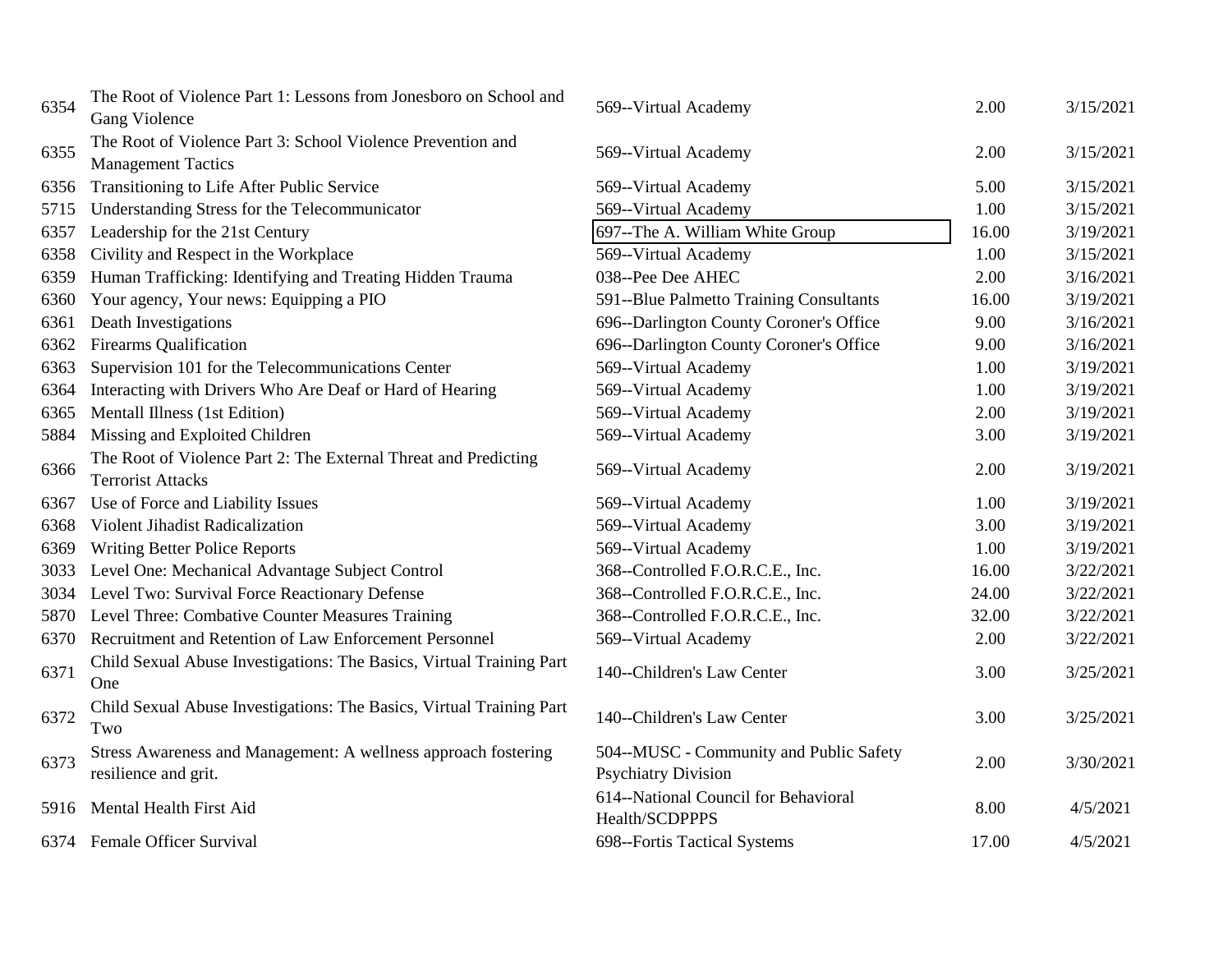| 6375 | The Transformational Trainer: A Primer                                          | 569--Virtual Academy                                                     | 1.00  | 4/5/2021  |
|------|---------------------------------------------------------------------------------|--------------------------------------------------------------------------|-------|-----------|
| 6376 | Leading Without Rank: A Primer                                                  | 569--Virtual Academy                                                     | 1.00  | 4/5/2021  |
| 6377 | <b>Street Gangs Investigation</b>                                               | 699--SC Governor's Counterdrug Task Force                                | 24.00 | 4/5/2021  |
| 6378 | Advanced Undercover Operations and Officer Resuce                               | 665--Valor Law Enforcement Group                                         | 16.00 | 4/6/2021  |
| 6379 | Using the DISC Diagnostic Tool                                                  | 569--Virtual Academy                                                     | 2.00  | 4/7/2021  |
| 6387 | Civil Rights (9557)                                                             | 584--Vector Solutions                                                    | 1.00  | 4/13/2021 |
| 6388 | Police Officer Liability (9558)                                                 | 584--Vector Solutions                                                    | 1.00  | 4/13/2021 |
| 6389 | Master Leader-Presenter                                                         | 656--DAAK Inc.                                                           | 40.00 | 4/22/2021 |
|      | 3690 PAS Systems Training                                                       | 309--South Carolina Department of Alcohol &<br>Other Drug Abuse Services | 2.00  | 4/22/2021 |
| 4102 | Fake & Fraudulent ID Training                                                   | 309-South Carolina Department of Alcohol &<br>Other Drug Abuse Services  | 5.00  | 4/22/2021 |
| 5809 | Multi-disciplinary Team Orientation-Investigations & Services                   | 238--Beyond Abuse                                                        | 6.50  | 4/22/2021 |
| 6392 | <b>Field Sobriety Refresher</b>                                                 | 569--Virtual Academy                                                     | 2.00  | 4/22/2021 |
| 6393 | SC Victims' Rights Week                                                         | 262--South Carolina Victim Assistance Network                            | 31.25 | 4/27/2021 |
| 6394 | 2021 Domestic Violence, Sexual Assault, Stalking & Harassment<br>Training       | 148-South Carolina Attorney General's Office                             | 2.00  | 4/27/2021 |
| 6395 | Social Networking, Router Interrogation & On-Scene Triage<br>Investigations     | 651--Legal & Liability Risk Management Institue                          | 18.50 | 4/30/2021 |
| 6396 | First Line Supervision: Meeting the Leadership Challenges of Law<br>Enforcement | 651--Legal & Liability Risk Management Institue                          | 20.00 | 4/30/2021 |
| 6397 | Managing Fatigue in 24/7 Operations                                             | 501--Lexipol, PoliceOne Academy                                          | 1.00  | 5/5/2021  |
| 6398 | Community Policing in the 21st Century                                          | 569--Virtual Academy                                                     | 2.00  | 5/5/2021  |
| 6399 | On Combat: A Primer                                                             | 569--Virtual Academy                                                     | 1.00  | 5/5/2021  |
| 6400 | On Killing: A Primer                                                            | 569--Virtual Academy                                                     | 1.00  | 5/5/2021  |
| 6401 | Proper Restraints & Holds Techniques                                            | 569--Virtual Academy                                                     | 2.00  | 5/5/2021  |
| 6402 | Identifying & Responding to Stalking                                            | 248--SC Coalition Against Domestic Violence &<br><b>Sexual Assault</b>   | 2.50  | 5/5/2021  |
| 6403 | Clery Act for Campus Law Enforcement                                            | 569--Virtual Academy                                                     | 1.00  | 5/5/2021  |
| 6404 | 28 CFR Part 23                                                                  | 338--Regional Organized Crime Information<br>Center                      | 2.00  | 5/5/2021  |
| 6405 | Duty to Interven                                                                | 303--MUR Strategic, LLC.                                                 | 6.00  | 5/5/2021  |
|      | 6406 DKI Basic Executive Protection Course                                      | 700--Karl de la Guerra, Inc.                                             | 80.00 | 5/6/2021  |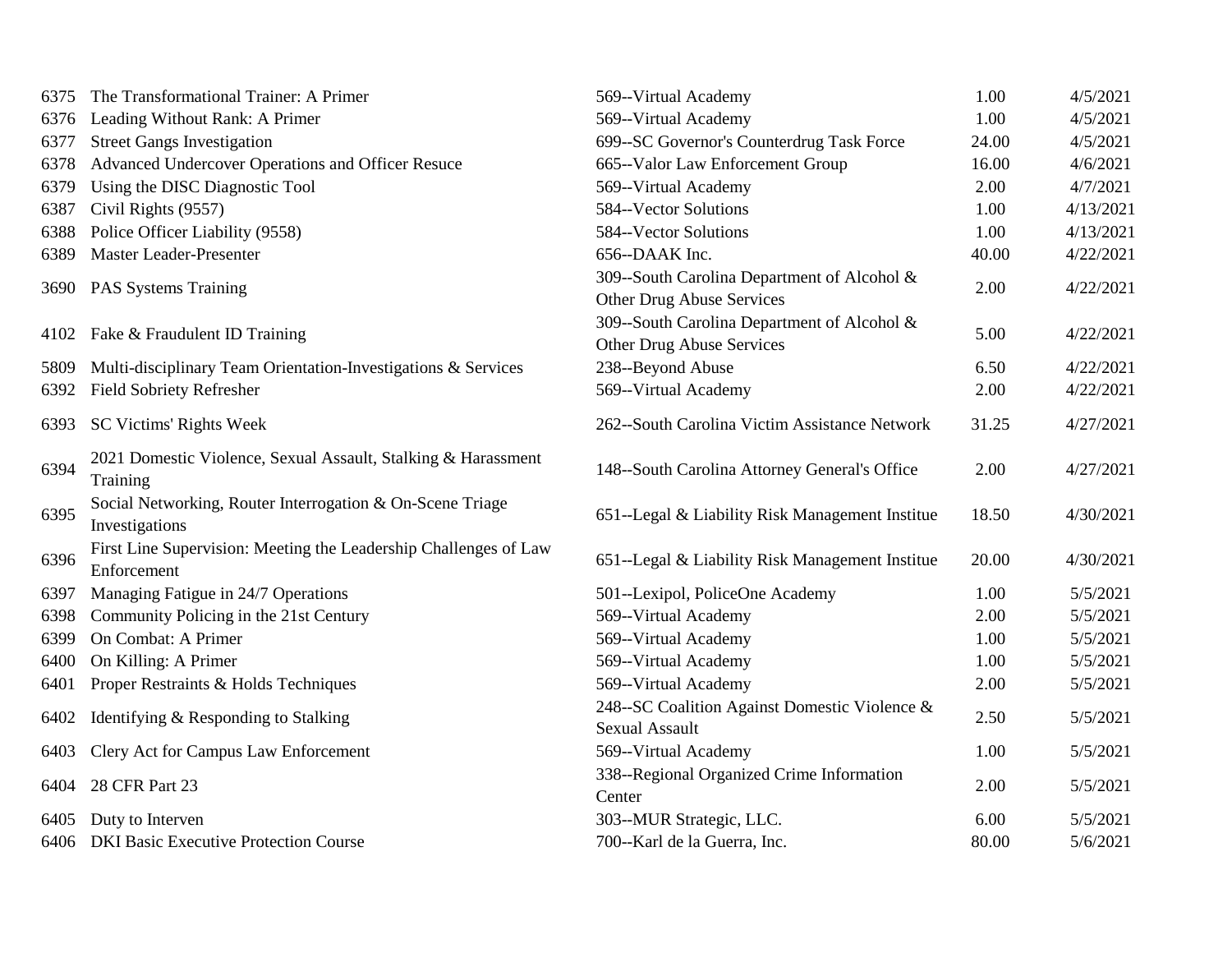| 6407 | <b>KDI</b> Forced Barricade                                                                                 | 700--Karl de la Guerra, Inc.                                         | 16.00 | 5/6/2021  |
|------|-------------------------------------------------------------------------------------------------------------|----------------------------------------------------------------------|-------|-----------|
| 6408 | Forensic Anthropology                                                                                       | 126--Richland County Coroner's Office                                | 8.00  | 5/7/2021  |
| 6409 | Gangs and Guns: Making Your Firearms Case More Prosecutable                                                 | 012--LECC/U.S. Attorney's Office, S.C.                               | 6.00  | 5/17/2021 |
| 6410 | Trauma-Informed Best Practices In Title IX Investigations and Victim<br>Support                             | 038--Pee Dee Coalition Against Domestic and<br><b>Sexual Assault</b> | 3.00  | 5/17/2021 |
| 6411 | "The South Carolina Preservation of Evidence Act: Duties of and<br>Liability for Evidence Custodians        | 175-South Carolina Commission on Prosecution<br>Coordination         | 3.50  | 5/18/2021 |
| 6412 | Less Lethal Force: Impact Projectile Overview                                                               | 569--Virtual Academy                                                 | 2.00  | 5/18/2021 |
| 6413 | Situation Awgareness Specialist (SAS)                                                                       | 701--ARCURI Group LLC                                                | 5.00  | 5/18/2021 |
| 6414 | 2021 Domestic Violence, Sexual Assault, Stalking and Harassment<br>Training (June Series)                   | 148-South Carolina Attorney General's Office                         | 6.00  | 5/18/2021 |
| 6415 | <b>SCASRO/DASC Annual Training Conference</b>                                                               | 208-South Carolina Association of School<br><b>Resource Officers</b> | 22.50 | 5/18/2021 |
| 6416 | Easydrift High Performance Vehicle Dynamics/Precision Driving/Skid<br><b>Avoidance Certification Course</b> | 702--Easydrift Technology                                            | 40.00 | 5/18/2021 |
| 6417 | Medical Aspects of Physical Abuse                                                                           | 140--Children's Law Center                                           | 1.25  | 5/18/2021 |
| 6418 | Recognizing Medical Neglect & Failure to Thrive                                                             | 140--Children's Law Center                                           | 1.25  | 5/18/2021 |
| 6419 | Recognizing Medical Child Abuse-VIRTUAL Training                                                            | 140--Children's Law Center                                           | 1.00  | 5/18/2021 |
| 5911 | The Bulletproof Mind for Law Enforcement: A Primer                                                          | 569--Virtual Academy                                                 | 2.00  | 5/18/2021 |
| 5912 | <b>Fitness for First Responders: Yoga</b>                                                                   | 569--Virtual Academy                                                 | 3.00  | 5/18/2021 |
| 6420 | SC Coroner's Association Annual Conference                                                                  | 337--South Carolina Coroner's Association                            | 16.00 | 5/31/2021 |
| 6421 | Problematic Sexual Behaviors in Youth - Virtual Training                                                    | 140--Children's Law Center                                           | 1.50  | 5/31/2021 |
| 6422 | Auto Finance Fraud                                                                                          | 443--National Insurance Crime Bureau                                 | 1.50  | 5/31/2021 |
| 6423 | Officer Survival; Situational Awareness & Ambush Prevention                                                 | 471--United States Deputy Sheriff's Association                      | 8.00  | 5/31/2021 |
| 6424 | Advanced Harassment and Discrimination Training                                                             | 569--Virtual Academy                                                 | 0.50  | 5/31/2021 |
|      | 6425 Fall Protection Safety                                                                                 | 569--Virtual Academy                                                 | 0.50  | 5/31/2021 |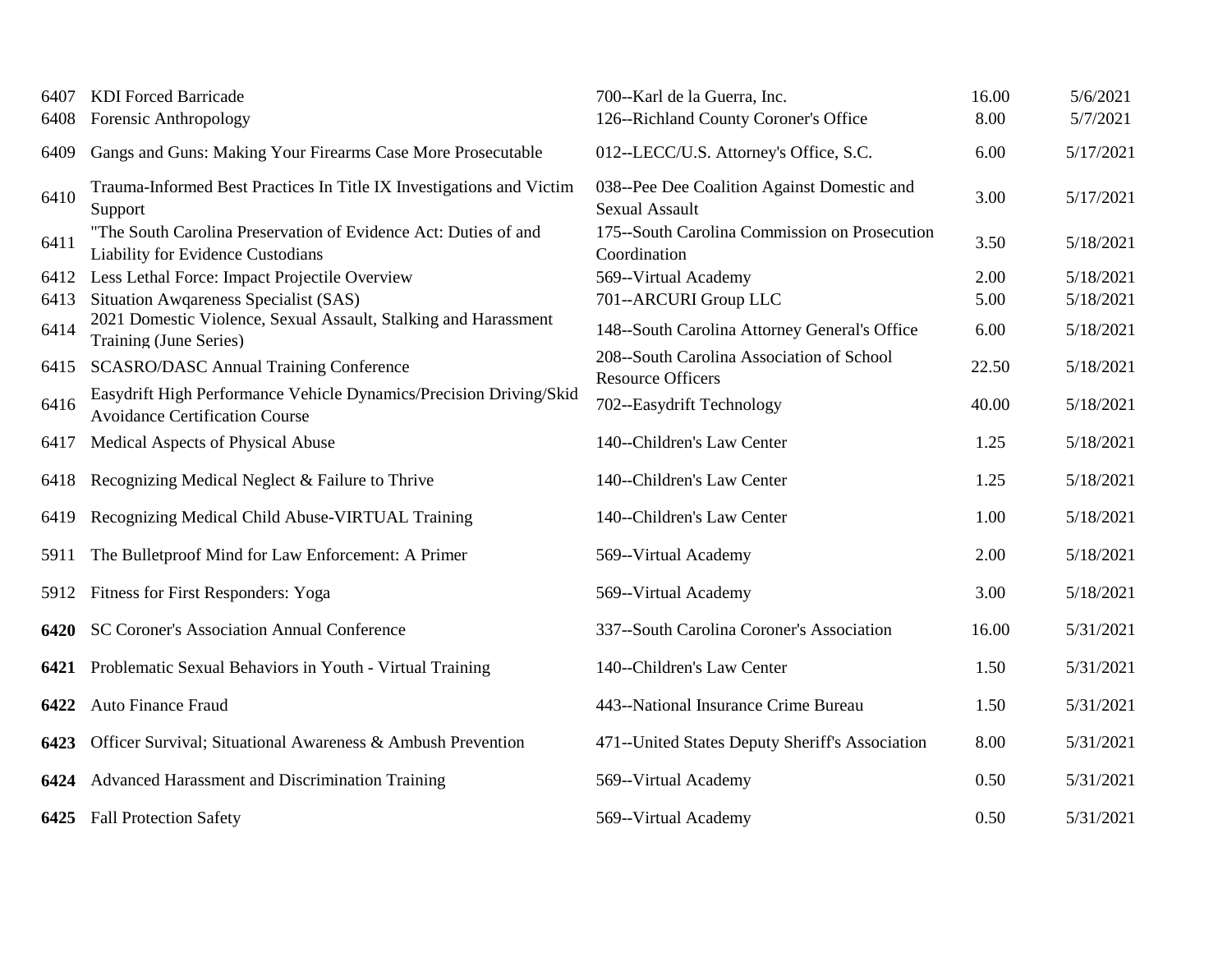| 6426 | Introduction to First Aid                                                                                                    | 569--Virtual Academy                                  | 0.50  | 5/31/2021 |
|------|------------------------------------------------------------------------------------------------------------------------------|-------------------------------------------------------|-------|-----------|
| 6427 | Introduction to Harassment and Discrimination                                                                                | 569--Virtual Academy                                  | 0.50  | 5/31/2021 |
| 6428 | Proper Lockout/Tagout Techniques                                                                                             | 569--Virtual Academy                                  | 0.50  | 5/31/2021 |
| 6429 | Prosecuting the Impaired Driver & the SCDMV: Collateral<br><b>Consequences and Driving Records</b>                           | 175--SC Commission on Prosecution Coordination        | 3.25  | 5/31/2021 |
| 6430 | FAA Part 107 Exam Preparation for Remote Pilot Certificate                                                                   | 703--Carolina Drone Academy                           | 18.75 | 5/31/2021 |
|      | 6431 Call Classification for Telecommunicators                                                                               | 569--Virtual Academy                                  | 1.00  | 5/31/2021 |
| 6432 | Human Trafficking for Telecommunications                                                                                     | 569--Virtual Academy                                  | 1.00  | 5/31/2021 |
| 6433 | The "Ins and Outs" of Filing for a Civil Restraining Order in Stalking or<br>Harassment Cases in the State of South Carolina | 248--SCCADVASA                                        | 1.50  | 6/10/2021 |
| 6434 | Verbal De-escalation Train-the-Trainer Program: Surviving Verbal<br>Conflict (R)- $1 \frac{1}{2}$ day                        | 587--Dolan Consulting Group, LLC                      | 10.75 | 6/10/2021 |
| 6435 | Universal Differences: Addressing Misconceptions of Bias                                                                     | 047--Public Agency Training Council                   | 16.00 | 6/10/2021 |
| 6436 | Decision-Making: The Foundation of Reasonable Force – A Primer                                                               | 569--Virtual Academy                                  | 1.00  | 6/10/2021 |
| 6437 | Decision-Making: The Foundation of Reasonable Force for Supervisors<br>$-$ A Primer                                          | 569--Virtual Academy                                  | 1.00  | 6/10/2021 |
| 6438 | Survive and Thrive: Core Stress Resilience - A Primer                                                                        | 569--Virtual Academy                                  | 1.00  | 6/10/2021 |
| 6439 | Medical Aspects of Sexual Abuse - Virtual                                                                                    | 140--Children's Law Center                            | 1.25  | 6/10/2021 |
| 6440 | Designing Exceptional Training Programs                                                                                      | 704--Command Presence LLC                             | 8.00  | 6/10/2021 |
| 6441 | Decision Making: Foundation of Reasonable Force                                                                              | 704--Command Presence LLC                             | 8.00  | 6/10/2021 |
| 6442 | Strategic Health for Law Enforcement: Optimizing police physical,<br>emotional, and financial wellness, on and off duty      | 705--Cobalt Professional Training Group LLC           | 10.00 | 6/10/2021 |
| 6443 | Child Sexual Abuse 6th Ed.                                                                                                   | 569--Virtual Academy                                  | 1.00  | 6/10/2021 |
| 6444 | Introduction to Use of Force                                                                                                 | 569--Virtual Academy                                  | 1.00  | 6/10/2021 |
| 6445 | Officer-Involved Shooting: Mental Wellness and Liability                                                                     | 569--Virtual Academy                                  | 1.00  | 6/10/2021 |
| 6446 | Responding to a Scene                                                                                                        | 569--Virtual Academy                                  | 1.00  | 6/10/2021 |
|      | 6447 Advanced Law Enforcement Training on Commercial Front Brothels                                                          | 694--South Carolina Office of the Attorney<br>General | 12.00 | 6/10/2021 |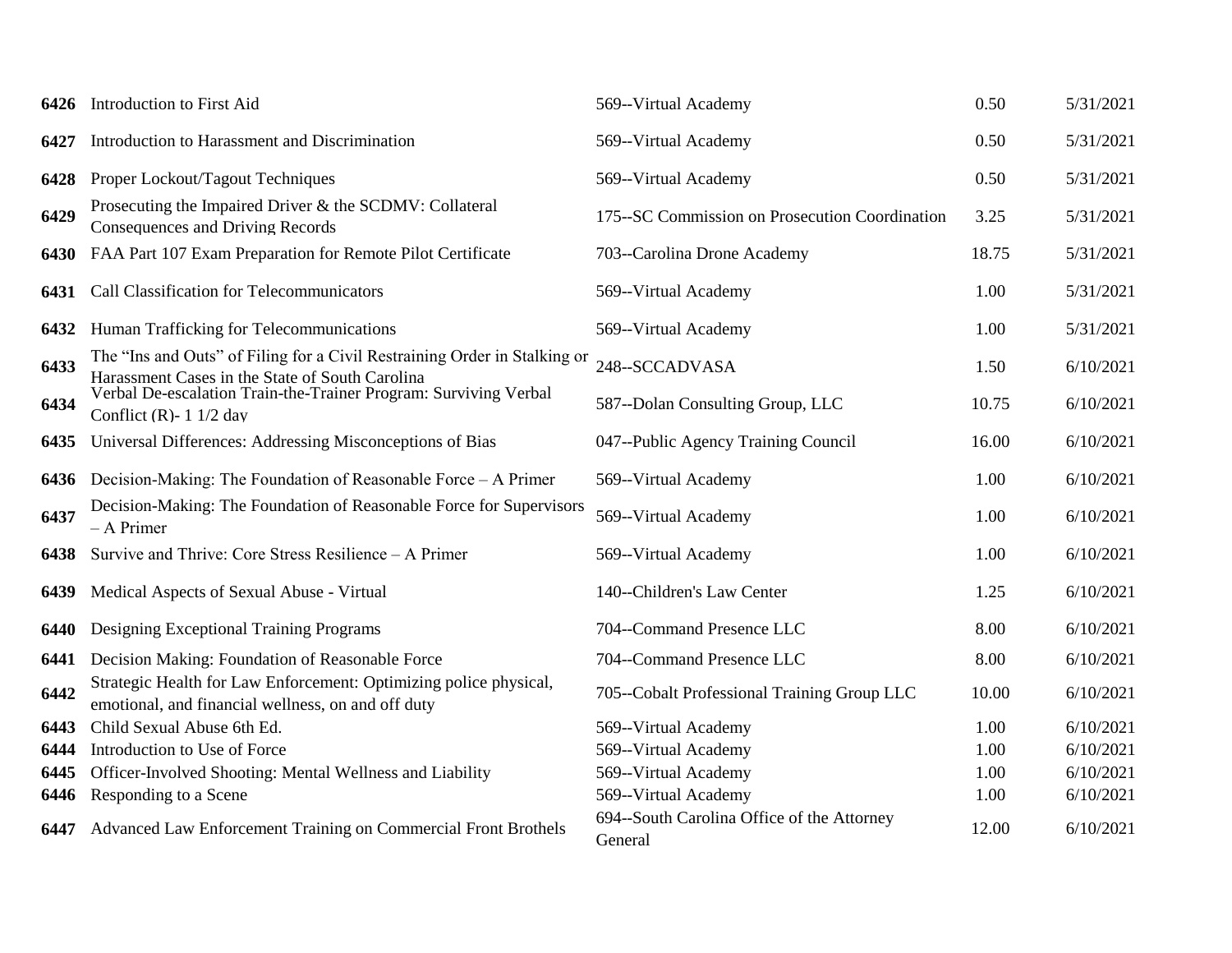| 6448 | Dynamics of Officer/Citizen Encounters                                                          | 704--Command Presence LLC                            | 8.00  | 6/15/2021 |
|------|-------------------------------------------------------------------------------------------------|------------------------------------------------------|-------|-----------|
| 6449 | De-Escalation: Strategies for Best Possible Outcomes                                            | 704--Command Presence LLC                            | 8.00  | 6/15/2021 |
| 6450 | De-Escalation: Strategies for Best Possible Outcomes - Train the<br>Trainer                     | 704--Command Presence LLC                            | 24.00 | 6/15/2021 |
| 6451 | Find'em, Hire'em, Keep'em: Why Culture Counts                                                   | 704--Command Presence LLC                            | 8.00  | 6/15/2021 |
| 6452 | Not By Chance Leadership                                                                        | 704--Command Presence LLC                            | 8.00  | 6/15/2021 |
| 6453 | <b>Transformational Trainer</b>                                                                 | 704--Command Presence LLC                            | 8.00  | 6/15/2021 |
| 6454 | Introduction to 4th Amendment                                                                   | 569--Virtual Academy                                 | 1.00  | 6/15/2021 |
| 6455 | Warrant Executions and Terry Stops                                                              | 569--Virtual Academy                                 | 1.00  | 6/15/2021 |
| 6456 | 4th Amendment Exceptions Part 1                                                                 | 569--Virtual Academy                                 | 1.00  | 6/15/2021 |
| 6457 | Search & Seizure (9555)                                                                         | 584--Vector Solutions                                | 1.00  | 6/17/2021 |
| 6458 | Patrol-Report Writing to Win Cases (9602)                                                       | 584--Vector Solutions                                | 1.00  | 6/17/2021 |
| 6459 | 4th Amendment Exceptions Part 2                                                                 | 569--Virtual Academy                                 | 1.00  | 6/28/2021 |
| 6460 | Prosecuting the Impaired Driver: DUI Case Law Update and Search and<br>Seizure in Traffic Cases | 175--SC Commission on Prosecution Coordination       | 1.50  | 6/28/2021 |
| 6461 | Leading Without Rank: Leadership for the Line Officer                                           | 704--Command Presence LLC                            | 8.00  | 6/28/2021 |
| 6462 | Duty to Intercede                                                                               | 501--Lexipol, PoliceOne Academy                      | 1.00  | 6/28/2021 |
| 6463 | Public Free Speech                                                                              | 501--Lexipol, PoliceOne Academy                      | 1.00  | 6/28/2021 |
| 6464 | Responding to a Death Scene for Patrol Officers                                                 | 569--Virtual Academy                                 | 1.00  | 6/28/2021 |
| 6465 | <b>Internal Affairs for Administrators</b>                                                      | 569--Virtual Academy                                 | 2.00  | 7/6/2021  |
| 6466 | Internal Affairs for Investigators                                                              | 569--Virtual Academy                                 | 1.00  | 7/6/2021  |
| 6467 | ROCIC 30th Annual Homicide Conference                                                           | 113--Regional Organized Crime Information<br>Center  | 19.00 | 7/6/2021  |
| 6468 | Defensive Driving 4 Hour Course                                                                 | 185--Southeastern Chapter National Safety<br>Council | 4.00  | 7/6/2021  |
| 6469 | FAA Part 107 Exam Preparation for Remote Pilot Exam 2 Day Training 703--Carolina Drone Academy  |                                                      | 16.50 | 7/6/2021  |
| 6470 | 2 Day Hands-On Drone Pilot Flight Training                                                      | 703--Carolina Drone Academy                          | 12.00 | 7/6/2021  |
| 6471 | <b>KDI Counter Ambush Course</b>                                                                | 700--Karl de la Guerra, Inc.                         | 16.00 | 7/9/2021  |
| 6472 | Investigation & Detection of Non-fatal Strangulation                                            | 419--SC Dept. of Probation Pardon & Parole           | 6.00  | 7/9/2021  |
| 6473 | Components of Child Abuse Investigations                                                        | 569--Virtual Academy                                 | 2.00  | 7/13/2021 |
| 6474 | <b>Fundamentals of Courtroom Security</b>                                                       | 569--Virtual Academy                                 | 1.00  | 7/13/2021 |
| 6475 | <b>Indicators of Child Abuse</b>                                                                | 569--Virtual Academy                                 | 3.00  | 7/13/2021 |
|      | 6476 Investigative Strategies for Child Abuse Cases                                             | 569--Virtual Academy                                 | 3.00  | 7/13/2021 |
|      |                                                                                                 |                                                      |       |           |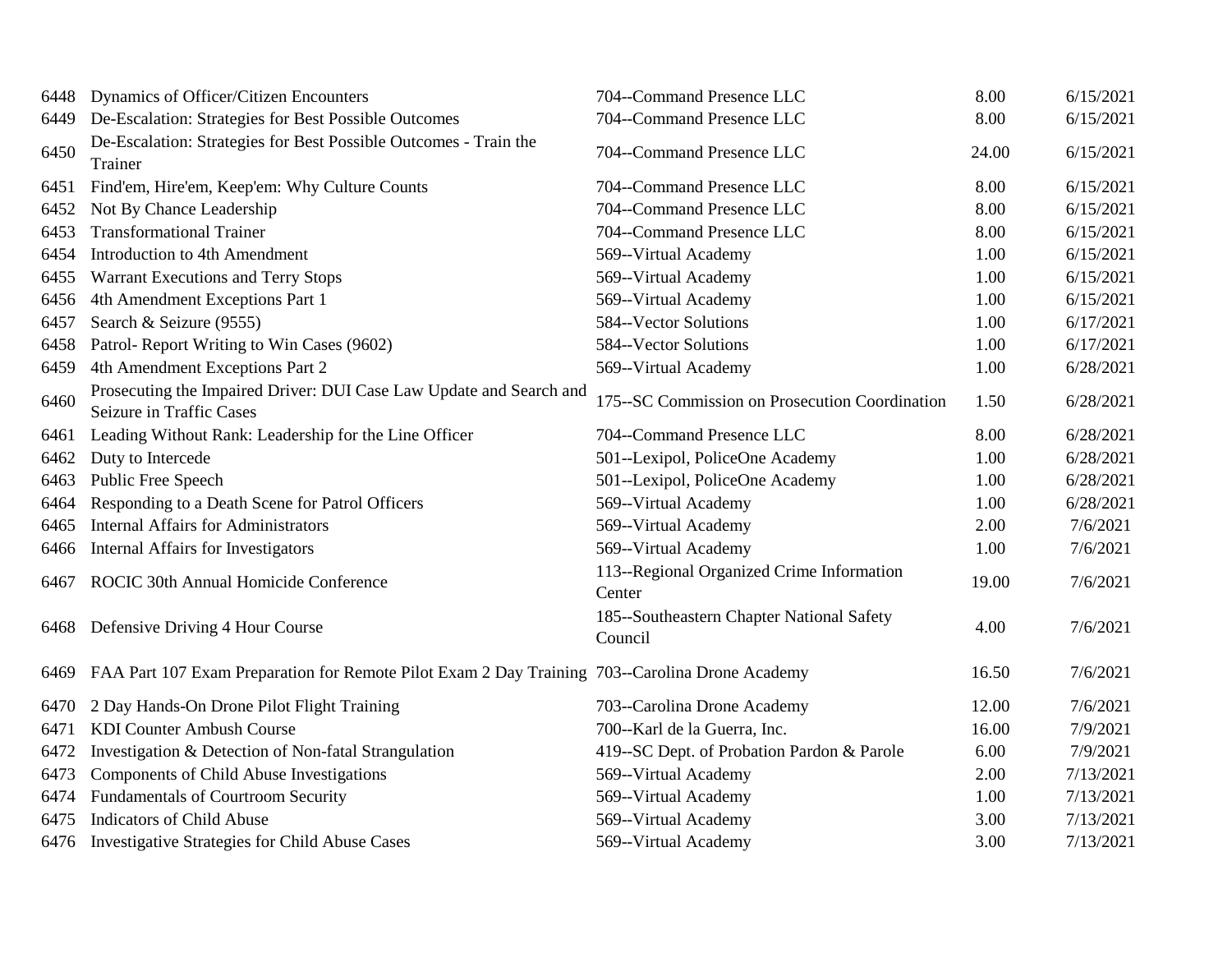| 6477 | 2021 Domestic Violence, Sexual Assault, Stalking and Harassment<br>Training                                                | 148--Office of the South Carolina Attorney<br>General                               | 6.00   | 7/14/2021 |
|------|----------------------------------------------------------------------------------------------------------------------------|-------------------------------------------------------------------------------------|--------|-----------|
| 6478 | The Street Smart Cop/Pro-Active Patrol Tactics Course                                                                      | 684--Street Cop Training                                                            | 8.00   | 7/20/2021 |
| 6479 | "What Solicitors' Offices Need to Know About the Special Victims'<br>Counsel Program"                                      | 175-South Carolina Commission on Prosecution<br>Coordination                        | 3.50   | 7/20/2021 |
| 6480 | "FOIA Law and Issues for Prosecutors and Law Enforcement"                                                                  | 175-South Carolina Commission on Prosecution<br>Coordination                        | 3.91   | 7/22/2021 |
| 6481 | Patrol - Law Enforcement Personnel Standards (9483)                                                                        | 584--Vector Solutions                                                               | 1.00   | 7/22/2021 |
| 6482 | Servant Leadership                                                                                                         | 584--Vector Solutions                                                               | 1.00   | 7/22/2021 |
| 6483 | Cultural Competency in Law Enforcement (9603)                                                                              | 584--Vector Solutions                                                               | 1.00   | 7/22/2021 |
| 3358 | Post Critical Incident Seminar                                                                                             | 203--SCLEAP                                                                         | 21.00  | 7/23/2021 |
| 5792 | Train-The-Trainer Program - Responding to Alzheimer's Disease:<br>Techniques for Law Enforcement and First Responders      | 641--The ARK of SC Alzheimer's Family Support<br>Services                           | 13.00  | 7/27/2021 |
| 6484 | <b>Ethical Issues for Law Enforcement</b>                                                                                  | 569--Virtual Academy                                                                | 3.00   | 7/27/2021 |
| 6485 | Direct Training Program - 1 Day "Responding to Alzheimer's Disease:<br>Techniques for Law Enforcement and First Responders | 641--The ARK of SC Alzheimer's Family Support<br>Services                           | 6.50   | 7/27/2021 |
| 6486 | South Carolina Crisis Negotiators Association 2021 Training Session                                                        | 108-South Carolina Crisis Negotiators<br>Association                                | 20.00  | 7/27/2021 |
| 6487 | Full Online Course Library                                                                                                 | 501--Lexipol, PoliceOne Academy                                                     | Varies | 7/27/2021 |
| 6002 | 2021 SC SWAT Summit                                                                                                        | 14--Federal Bureau of Investigation (FBI)                                           | 34.5   | 7/30/2021 |
| 6488 | Navigating the Officer Involved Shooting and Critical Incidents                                                            | 587--Dolan Consulting Group, LLC                                                    | 14.00  | 8/3/2021  |
| 6489 | <b>End User Class</b>                                                                                                      | 333--Motorola Solutions Inc                                                         | 3.50   | 8/3/2021  |
| 5938 | Documentation and Bloodstain Pattern Analysis                                                                              | 576-Southeastern Investigative Group                                                | 21.50  | 8/9/2021  |
| 5939 | <b>Shooting Reconstruction Course</b>                                                                                      | 576-Southeastern Investigative Group                                                | 22.00  | 8/9/2021  |
| 5940 | Wounds and Pattern Injuries Course                                                                                         | 576-Southeastern Investigative Group                                                | 21.50  | 8/9/2021  |
| 5941 | Duties of First Responding Officer to a Homicide                                                                           | 576-Southeastern Investigative Group                                                | 7.00   | 8/9/2021  |
| 6490 | <b>Emotional Survival for Law Enforcement</b>                                                                              | 501--Lexipol, PoliceOne Academy                                                     | 2.00   | 8/9/2021  |
| 6491 | Widening Pathways: Improving Access for Survivors with Disabilities<br>Conference                                          | 248--SCCADVASA                                                                      | 10.75  | 8/9/2021  |
|      | 6492 Identifying & Responding to Child Sex Trafficking - Part One Virtual                                                  | 140--Children's Law Center                                                          | 3.25   | 8/9/2021  |
| 4320 | Public Safety Checkpoints: A tool to combat impaired driving in local<br>communities                                       | 309--South Carolina Department of Alcohol and<br>Other Drug Abuse Services (DAODAS) | 4.00   | 8/9/2021  |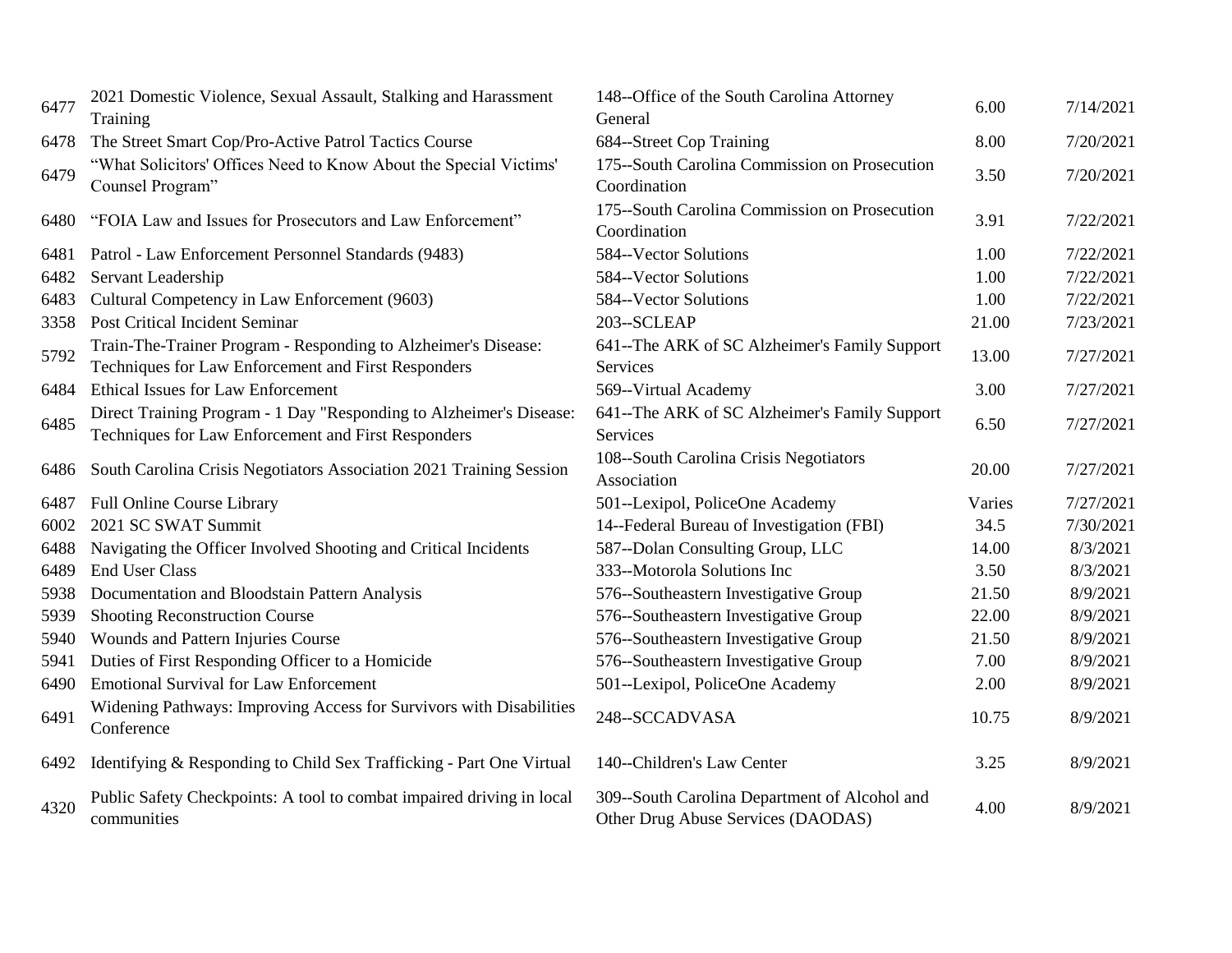| 6493 | Marijuana, Delta 8, CBD, Vapes and More                                                                  | 309-South Carolina Department of Alcohol and<br>Other Drug Abuse Services (DAODAS) | 1.50   | 8/9/2021  |
|------|----------------------------------------------------------------------------------------------------------|------------------------------------------------------------------------------------|--------|-----------|
| 6494 | A.S.C.T. Model (School Resource Officer Eidition)                                                        | 706--First Source Defense, LLC                                                     | 7.00   | 8/11/2021 |
| 6495 | <b>Fundamentals of Autopsy</b>                                                                           | 337--Lancaster County Coroners Office                                              | 4.00   | 8/12/2021 |
| 6496 | Identifying & Responding to Child Sex Trafficking in South Carolina,<br>Part Two                         | 140--Children's Law Center                                                         | 2.83   | 8/12/2021 |
| 6497 | Domestic Violence Risk Assessment: An Integrated Community<br>Approach                                   | 571--14th Circuit Solicitor's Office and Hopeful<br>Horizons                       | 7.00   | 8/13/2021 |
| 6498 | Implicit Bias: Recognition, Reduction, and Prevention                                                    | 569--Virtual Academy                                                               | 2.00   | 8/13/2021 |
| 6499 | Women in Law Enforcement Leadership Seminar                                                              | 698--Fortis Tactical Systems                                                       | 12.45  | 8/13/2021 |
| 6500 | Improving Law Enforcement Response to Persons in Mental Health<br>Crisis                                 | 569--Virtual Academy                                                               | 1.00   | 8/17/2021 |
| 6501 | Victim Advocate                                                                                          | 269--SCLEVA                                                                        | 14.50  | 8/19/2021 |
| 6502 | Animal Welfare, Law Enforcement, and Legislation                                                         | 707--Hoof & Paw                                                                    | 3.00   | 8/19/2021 |
| 6503 | De-escalation for Telecommunicators                                                                      | 569--Virtual Academy                                                               | 1.00   | 8/26/2021 |
| 6504 | Quality Assurance and Improvement in the PSAP                                                            | 569--Virtual Academy                                                               | 1.00   | 8/26/2021 |
| 6505 | Eye Banking 101                                                                                          | 337--Lancaster County Coroners Office                                              | 2.00   | 8/26/2021 |
| 6506 | Implicit Bias: Recognition, Reduction, and Prevention - A Primer                                         | 569--Virtual Academy                                                               | 1.00   | 9/9/2021  |
| 3255 | Using VINE to Provide Victim Information and Notification Services                                       | 023--South Carolina Departme of Corrections                                        | 2.75   | 9/9/2021  |
| 5847 | Animal Cruelty and Fighting Investigations                                                               | 527--The Humane Society of the United States                                       | 6.50   | 9/9/2021  |
| 6507 | "Prosecuting the Impaired Driver: Cops and Prosecutors in Court"                                         | 175-South Carolina Commission on Prosecution<br>Coordination                       | 3.50   | 9/9/2021  |
| 6508 | 116 Courses from Vector Solutions (Excel saved in IP Folder)                                             | 584--Vector Solutions                                                              | Varies | 9/9/2021  |
| 6509 | 17th Annual United We StandPutting the Pieces Together Conference 288--SAFE Homes--Rape Crisis Coalition |                                                                                    | 5.00   | 9/13/2021 |
| 6510 | De-Escalation Tactics for Law Enforcement Officers                                                       | 692--Vecchi Group International, LLC                                               | 8.00   | 9/14/2021 |
| 6511 | Crisis Intervention Tactics for Law Enforcement Officers                                                 | 692--Vecchi Group International, LLC                                               | 8.00   | 9/14/2021 |
| 6512 | AMBER & Silver Alerts for Telecommunicators                                                              | 569--Virtual Academy                                                               | 2.00   | 9/14/2021 |
| 6513 | Ethical Leadership for Telecommunicators                                                                 | 569--Virtual Academy                                                               | 2.00   | 9/14/2021 |
| 5921 | <b>Street Survival Seminar</b>                                                                           | 016-Calibre Press                                                                  | 16.00  | 9/14/2021 |
|      | 6514 Human Trafficking 101 for Law Enforcement                                                           | 659--Tri-County Human Trafficking Foundation                                       | 2.00   | 9/14/2021 |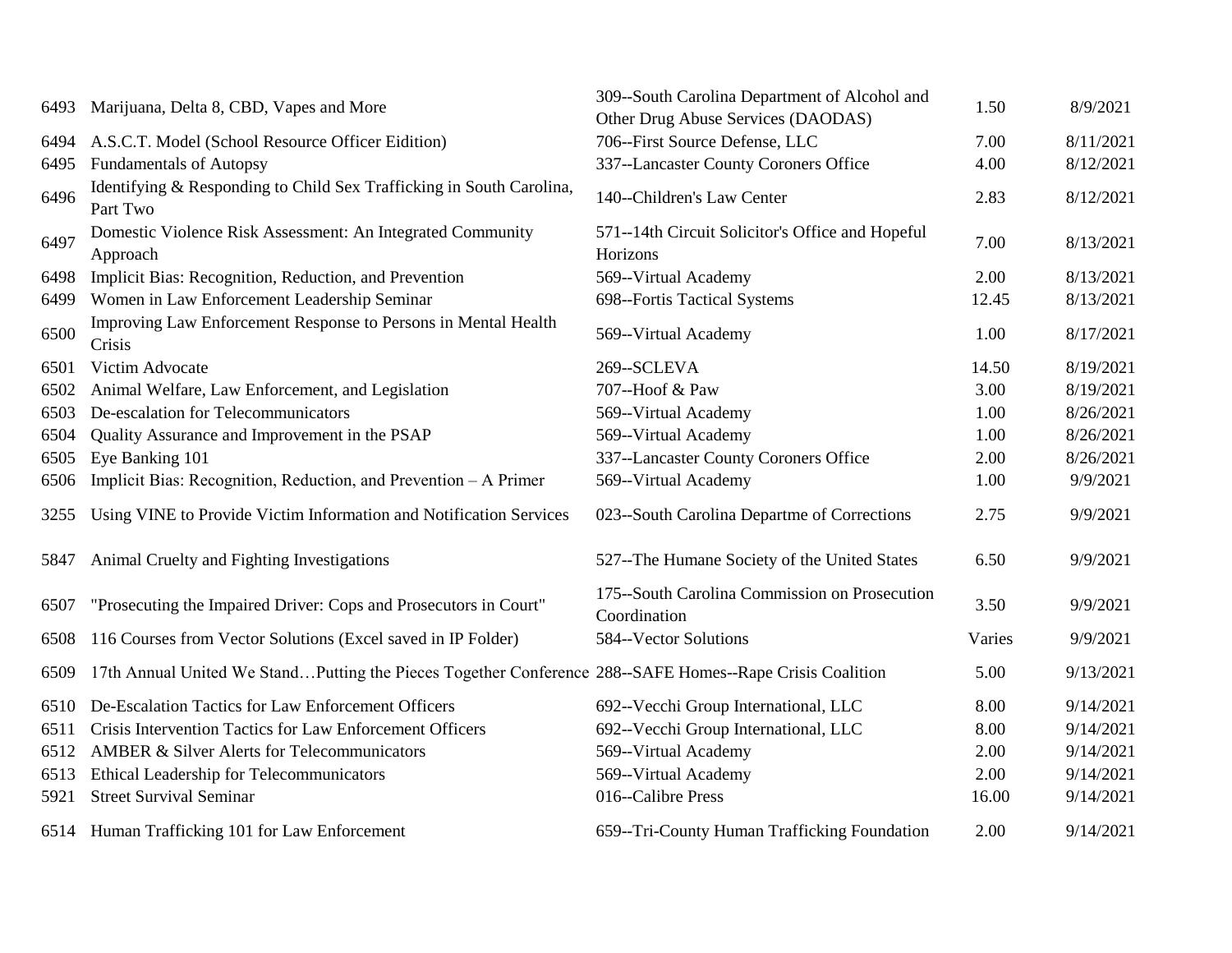| 5561 Felony/High Risk Car Stop Training                                                                           | 471--United States Deputy Sheriff's Association                      | 8.00  | 9/14/2021  |
|-------------------------------------------------------------------------------------------------------------------|----------------------------------------------------------------------|-------|------------|
| <b>Active Shooter Response/Tactical Entry Training</b>                                                            | 471--United States Deputy Sheriff's Association                      | 8.00  | 9/14/2021  |
| Instinctive Hand-to-Hand Combat Training                                                                          | 471--United States Deputy Sheriff's Association                      | 8.00  | 9/14/2021  |
| Internal Affairs Investigative Course: A Comprehensive Look at the<br><b>Investigative Process and Techniques</b> | 651--Legal & Liability Risk Management Institue                      | 14.00 | 9/27/2021  |
| De-escalation for Law Enforcement<br>5980                                                                         | 569--Virtual Academy                                                 | 1.00  | 9/27/2021  |
| Racial Profiling and Drug Interdiction                                                                            | 569--Virtual Academy                                                 | 1.00  | 9/27/2021  |
| Utilizing Peer Support to Improve PSAPs                                                                           | 569--Virtual Academy                                                 | 1.00  | 9/27/2021  |
| "2021 South Carolina Solicitors' Annual Conference" (NOTE: Only<br>applying for the Main Track of the Conference) | 175-South Carolina Commission on Prosecution<br>Coordination         | 15.25 | 9/27/2021  |
| Homicide: The Investigative Challenge                                                                             | 651--Legal & Liability Risk Management Institue                      | 18.50 | 9/27/2021  |
| Where's The Body?                                                                                                 | 337--Lancaster County Coroners Office                                | 4.00  | 9/27/2021  |
| Racial Profiling for Traffic Stops and Field Contacts                                                             | 569--Virtual Academy                                                 | 1.00  | 10/6/2021  |
| Introduction to Racial Profiling                                                                                  | 569--Virtual Academy                                                 | 1.00  | 10/6/2021  |
| Patrol-Critical Incident Stress Management                                                                        | 584--Vector Solutions                                                | 1.00  | 10/6/2021  |
| Non-Fatal Strangulation                                                                                           | 038--Pee Dee Coalition Against Domestic and<br><b>Sexual Assault</b> | 2.00  | 10/6/2021  |
| Rapidly Evolving Challenges, Perspectives, and Responibilites of Law<br>Enforcement                               | 584--Vector Solutions                                                | 1.00  | 10/6/2021  |
| EOL End of the Line: Your Role in Suicide Intervention-online                                                     | 196--PowerPhone Inc.                                                 | 8.00  | 10/6/2021  |
| 2021 Leadership Training Conference                                                                               | 226--SC Police Chiefs Assocoiation                                   | 15.30 | 10/6/2021  |
| Crime Scene Investigator Driver Technologist Certification                                                        | 522--Crime Scene Investigator Diver Technologist-<br>International   | 78.00 | 10/6/2021  |
| Train the Trainer: No-Bullying Grade K-12                                                                         | 706--First Source Defense, LLC                                       | 7.67  | 10/13/2021 |
| Identifying Child Sex Trafficking in South Carolina                                                               | 140--Children's Law Center                                           | 0.75  | 10/22/2021 |
| News Media Relations for Public Safety                                                                            | 452--Public Safety Media Training (Cherokee<br>Productions, Inc.)    | 16.00 | 10/22/2021 |
| Risk Management Principles (RMP)                                                                                  | 179--South Carolina Association of Counties                          | 9.00  | 10/22/2021 |
| Modern Fire Dispatch                                                                                              | 569--Virtual Academy                                                 | 2.00  | 10/25/2021 |
| 9-1-1 Cape Building<br>6530                                                                                       | 569--Virtual Academy                                                 | 1.00  | 10/25/2021 |
|                                                                                                                   |                                                                      |       |            |